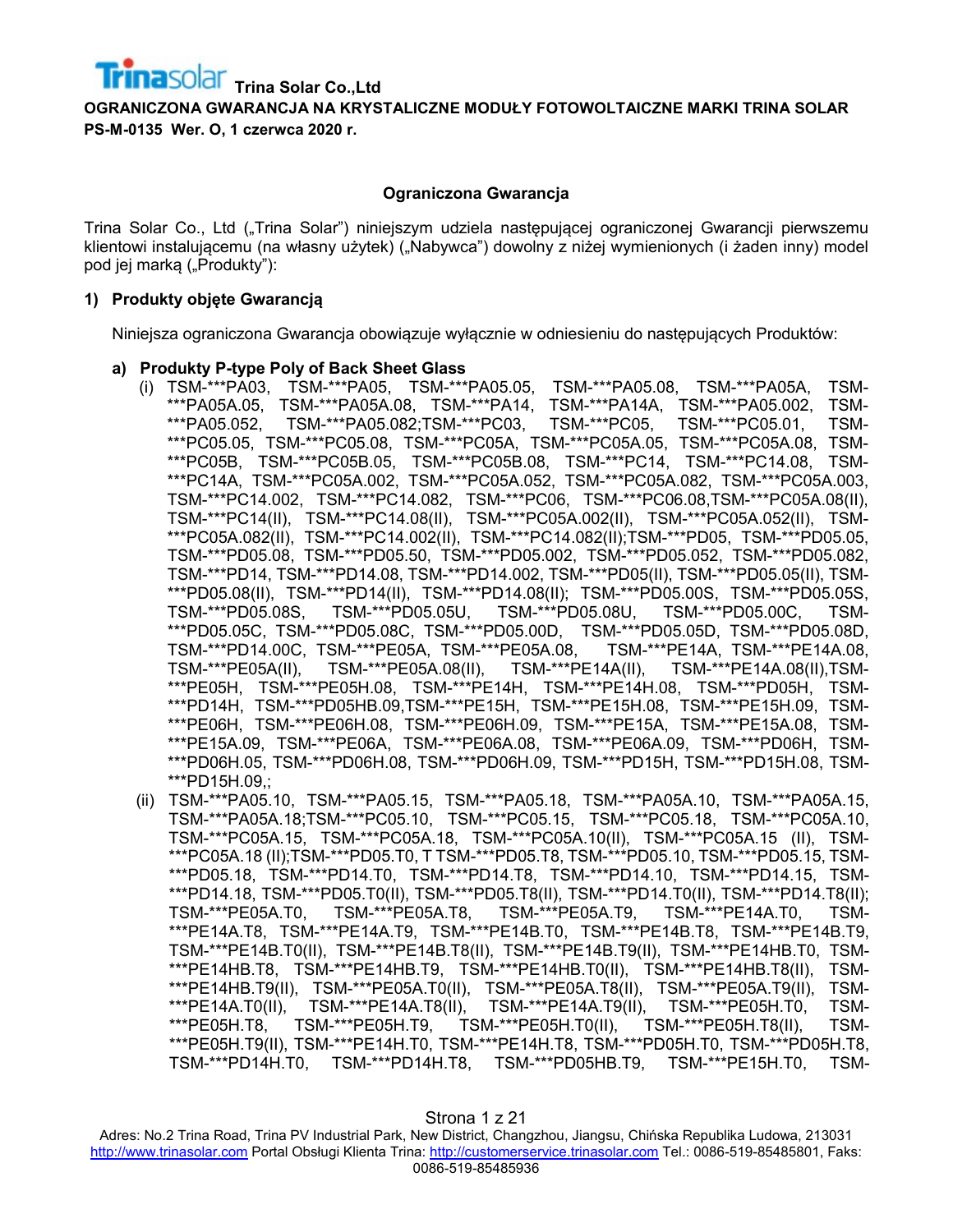**OGRANICZONA GWARANCJA NA KRYSTALICZNE MODUŁY FOTOWOLTAICZNE MARKI TRINA SOLAR PS-M-0135 Wer. O, 1 czerwca 2020 r.**

> \*\*\*PE15H.T8, TSM-\*\*\*PE15H.T9, TSM-\*\*\*PE06H.T0, TSM-\*\*\*PE06H.T8, TSM-\*\*\*PE06H.T9, TSM-\*\*\*PE06H.T0(II), TSM-\*\*\*PE06H.T8(II), TSM-\*\*\*PE06H.T9(II), TSM-\*\*\*PE15A.T0, TSM- \*\*\*PE15A.T8, TSM-\*\*\*PE15A.T9, TSM-\*\*\*PE06A.T0, TSM-\*\*\*PE06A.T0, TSM-\*\*\*PE06A.T8, TSM-\*\*\*PE06A.T9, TSM-\*\*\*PD06H.T0, TSM-\*\*\*PD06H.T8, TSM-\*\*\*PD06H.T9, TSM- \*\*\*PD15H.T0, TSM-\*\*\*PD15H.T8, TSM-\*\*\*PD15H.T9.

#### **b) Produkty P-type Mono PERC of Back Sheet Glass**

- (i) TSM-\*\*\*DA01, TSM-\*\*\*DA01.05, TSM-\*\*\*DA01A, TSM-\*\*\*DA01A.05, TSM-\*\*\*DA01A.08, TSM- \*\*\*DA03, TSM-\*\*\*DA05, TSM- \*\*\*DA01A.002, TSM-\*\*\*DA01A.052, TSM-\*\*\*DA01A.082;TSM- \*\*\*DC01, TSM-\*\*\*DC01.01, TSM-\*\*\*DC01.05, TSM-\*\*\*DC01A, TSM-\*\*\*DC01A.05, TSM-DC01A.08, TSM-\*\*\*DC03, TSM-\*\*\*DC05, TSM-\*\*\*DC80, TSM-\*\*\*DC80.08, TSM-\*\*\*DC01A.002, TSM-\*\*\*DC01A.052, TSM-\*\*\*DC01A.082, TSM-\*\*\*DC05A, TSM-\*\*\*DC05A.05, TSM- \*\*\*DC05A.08, TSM-\*\*\*DC05A.002, TSM-\*\*\*DC05A.052, TSM\*\*\*DC05A.082; TSM-\*\*\*DC06, TSM- \*\*\*DC06.08, TSM-\*\*\*DC03A(II), TSM-\*\*\*DC03A.05(II), TSM-\*\*\*DC03A.08(II), TSM-\*\*\*DC05A(II), TSM-\*\*\*DC05A.05(II), TSM-\*\*\*DC05A.08(II), TSM-\*\*\*DC05A.002(II), TSM-\*\*\*DC05A.052(II), TSM- \*\*\*DC05A.082(II), TSM-\*\*\*DC06.08(II);TSM-\*\*\*DD05A(II), TSM-\*\*\*DD05A.05(II), TSM- \*\*\*DD05A.08(II), TSM-\*\*\*DD14A(II), TSM-\*\*\*DD14A.08(II), TSM-\*\*\*DD05A.052(II), TSM- \*\*\*DD05A.082(II), TSM-\*\*\*DD05A.05S(II), TSM-\*\*\*DD05A.08S(II), TSM-\*\*\*DD05A.05U(II), TSM- \*\*\*DD05A.08U(II), TSM-\*\*\*DE05A (II), TSM-\*\*\*DE05A.08(II), TSM-\*\*\*DE14A(II), TSM- \*\*\*DE14A.08(II),TSM-\*\*\*DE05H(II), TSM-\*\*\*DE05H.08(II), TSM-\*\*\*DE14H(II), TSM- \*\*\*DE14H.08(II), TSM-\*\*\*DD05H(II), TSM-\*\*\*DD14H(II);TSM-\*\*\*DE06H(II), TSM-\*\*\*DE06H.08(II), TSM-\*\*\*DE06H.09(II), TSM-\*\*\*DE06M(II), TSM-\*\*\*DE06M.08(II), TSM-\*\*\*DE06M.09(II), TSM- \*\*\*DD06M.08(II), TSM-\*\*\*DE15H(II), TSM-\*\*\*DE15H.08(II), TSM-\*\*\*DE15H.09(II), TSM- TSM-\*\*\*DE15M.08(II), TSM-\*\*\*DE15M.09(II), TSM-\*\*\*DE06A(II), TSM-\*\*\*DE06A.08(II), TSM-\*\*\*DE06A.09(II), TSM-\*\*\*DE15A(II), TSM-\*\*\*DE15A.08(II), TSM- \*\*\*DE15A.09(II), TSM-\*\*\*DD15M (II), TSM-\*\*\*DD15M.08 (II), TSM-\*\*\*DD15M.09 (II), TSM- \*\*\*DD06M (II), TSM-\*\*\*DD06H (II), TSM-\*\*\*DD06H.08 (II), TSM-\*\*\*DD15H (II), TSM-\*\*\*DD15H.05 (II), TSM-\*\*\*DD15H.08 (II) , TSM-\*\*\*DE15X(II), TSM-\*\*\*PE15H(II), TSM-\*\*\*PE06H(II), TSM- \*\*\*PE15M(II), TSM-\*\*\*PE06M(II), TSM-\*\*\*PE17H(II), TSM-\*\*\*PE08H(II), TSM-\*\*\*PE17M(II), TSM- \*\*\*PE08M(II);
- (ii) TSM-\*\*\*DA01A.10, TM-\*\*\*DA01A.15, TSM-\*\*\*DA01A.18, TSM-\*\*\*DC01A.10, TSM- \*\*\*DC01A.15, TSM-\*\*\*DC01A.18, TSM-\*\*\*DD05A.T0(II), TSM-\*\*\*DD05A.T8(II), TSM-\*\*\*DD14A.T0(II), TSM- \*\*\*DD14A.T8(II), TSM-\*\*\*DE05A.T0(II), TSM-\*\*\*DE05A.T8(II), TSM-\*\*\*DE05A.T9(II), TSM- \*\*\*DE14A.T0(II), TSM-\*\*\*DE14A.T8(II), TSM-\*\*\*DE14A.T9(II), TSM-\*\*\*DE14B.T0(II), TSM- \*\*\*DE14B.T8(II), TSM-\*\*\*DE14B.T9(II),TSM-\*\*\*DE05H.T0(II), TSM-\*\*\*DE05H.T8(II), TSM- \*\*\*DE14H.T0(II), TSM-\*\*\*DE14H.T8(II), TSM-\*\*\*DE14H.T9(II), TSM-\*\*\*DD05H.T0(II), TSM- \*\*\*DD05H.T8(II), TSM-\*\*\*DD14H.T0(II), TSM-\*\*\*DD14H.T8(II),TSM-\*\*\*DE06H.T0(II), TSM- \*\*\*DE06H.T8(II), TSM-\*\*\*DE06H.T9(II), TSM-\*\*\*DE06H.18(II),TSM-\*\*\*DE06M.T0(II), TSM- \*\*\*DE06M.T8(II), TSM-\*\*\*DE06M.T9(II),TSM-\*\*\*DD06M.T8(II), TSM-\*\*\*DE15H.T0(II), TSM- \*\*\*DE15H.T8(II), TSM-\*\*\*DE15H.T9(II), TSM-\*\*\*DE15M.T0(II), TSM-\*\*\*DE15M.T8(II), TSM- \*\*\*DE15M.T9(II), TSM-\*\*\*DE06A.T0(II), TSM-\*\*\*DE06A.T8(II), TSM-\*\*\*DE06A.T9(II), TSM- \*\*\*DE15A.T0(II), TSM-\*\*\*DE15A.T8(II), TSM-\*\*\*DE15A.T9(II), TSM-\*\*\*DE15B.T0(II), TSM- \*\*\*DE15B.T8(II), TSM-\*\*\*DE15B.T9(II), TSM-\*\*\*DD15M.T0(II), TSM-\*\*\*DD15M.T8(II), TSM- \*\*\*DD15M.T9(II), TSM-\*\*\*DD06M.18(II), TSM-\*\*\*DD06M.T0(II), TSM-\*\*\*DD06M.T8(II), TSM- \*\*\*DD06M.T9(II), TSM-\*\*\*DD06H.T0(II), TSM-\*\*\*DD06H.T9(II), TSM-\*\*\*DD06H.T8(II), TSM- \*\*\*DD06H.18(II), TSM-\*\*\*DD06A.T0(II), TSM-\*\*\*DD06A.T8(II), TSM-\*\*\*DD06A.T9(II), TSM- \*\*\*DD15A.T0(II), TSM-\*\*\*DD15A.T8(II), TSM-\*\*\*DD15A.T9(II), TSM-\*\*\*PE15H.T0(II), TSM-

#### Strona 2 z 21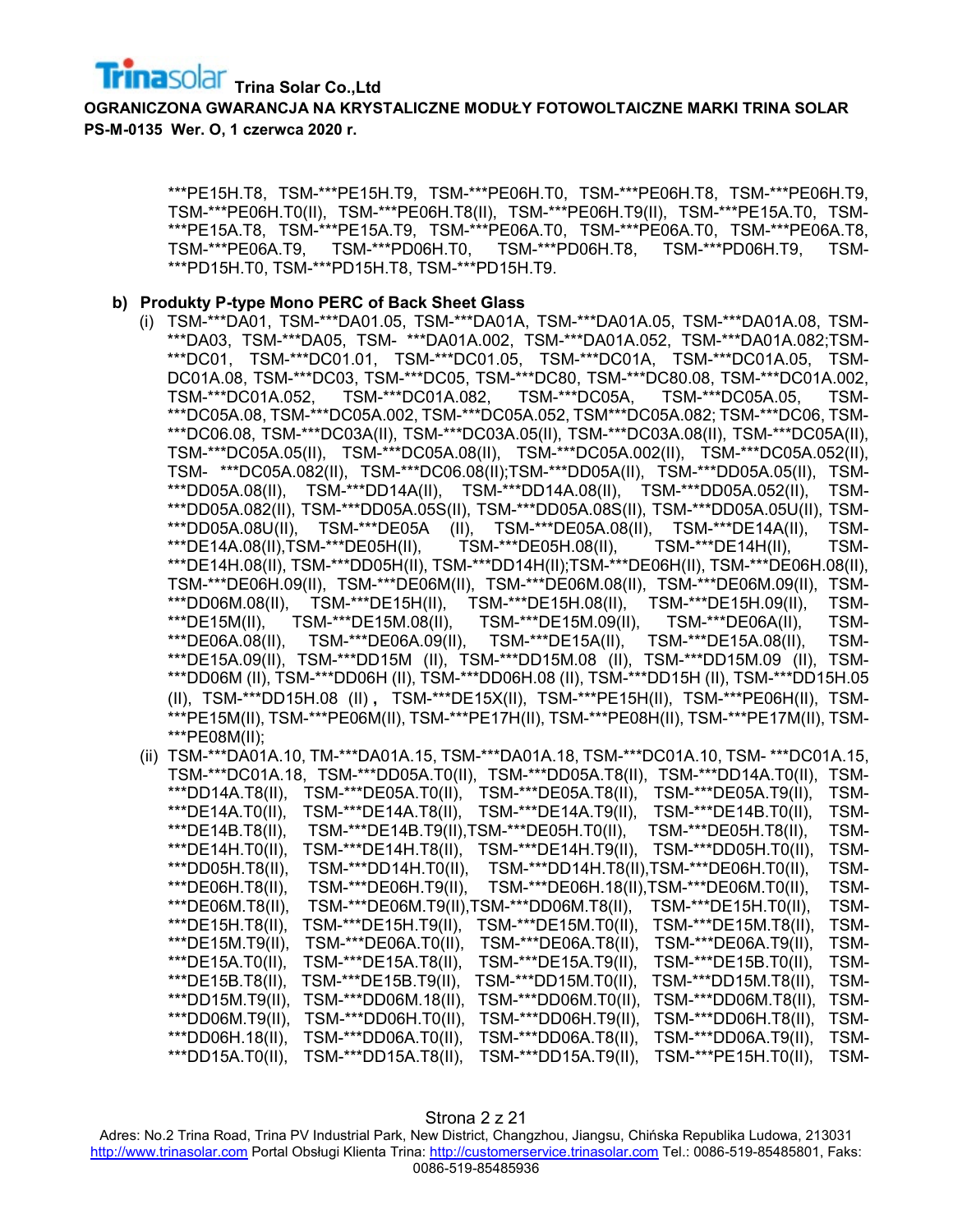**OGRANICZONA GWARANCJA NA KRYSTALICZNE MODUŁY FOTOWOLTAICZNE MARKI TRINA SOLAR PS-M-0135 Wer. O, 1 czerwca 2020 r.**

> \*\*\*PE06H.T0(II), TSM-\*\*\*PE15M.T0(II), TSM-\*\*\*PE06M.T0(II), TSM-\*\*\*PE17H.T0(II), TSM- \*\*\*PE08H.T0(II), TSM-\*\*\*PE17M.T0(II), TSM-\*\*\*PE08M.T0(II);

- (iii) TSM-\*\*\*DD06M.05(II), TSM-\*\*\*DD06H.05 (II);
- (iv) TSM-\*\*\*DE08M(II), TSM-\*\*\*DE08M.08(II), TSM-\*\*\*DD08M(II), TSM-\*\*\*DD08M.08(II), TSM- \*\*\*DE17M(II), TSM-\*\*\*DD17M(II), TSM-\*\*\*DE17M.08(II), TSM-\*\*\*DD17M.08(II), TSM- \*\*\*DE18M(II) , TSM-\*\*\*DD18M(II), TSM-\*\*\*DE18M.08(II) , TSM-\*\*\*DD18M.08(II);
- (v) TSM-\*\*\*DE08M.T0(II), TSM-\*\*\*DE17M.T0(II), TSM-\*\*\*DD08M.T0(II), TSM-\*\*\*DD17M.T0(II), TSM-\*\*\*DE08M.T8(II), TSM-\*\*\*DE17M.T8(II), TSM-\*\*\*DD08M.T8(II), TSM-\*\*\*DD17M.T8(II), TSM-\*\*\*DE18M.T0(II) , TSM-\*\*\*DD18M.T0(II), TSM-\*\*\*DE18M.T8(II) , TSM-\*\*\*DD18M.T8(II).

# **c) Produkty P-type Polycrystalline of Duomax**

- (i) TSM-\*\*\*PDG5, TSM-\*\*\*PDG5.07, TSM-\*\*\*PDG5.50, TSM-\*\*\*PEG5, TSM-\*\*\*PEG5.07, TSM- \*\*\*PEG5.50, TSM-\*\*\*PEG14, TSM-\*\*\*PEG14(II), TSM-\*\*\*PEG40.40, TSM-\*\*\*PEG40.47, TSM- \*\*\*PEG40.07,TSM-\*\*\*PEG5.40, TSM-\*\*\*PEG5.47, TSM-\*\*\*PEG14.40, TSM-\*\*\*PEG14.47, TSM- \*\*\*PEG5H, TSM-\*\*\*PEG14H, TSM-\*\*\*PEG5H.40,TSM-\*\*\*PEG5H.07,TSM-\*\*\*PEG5H.47,TSM- \*\*\*PEG14H.40,TSM-\*\*PEG14H.07,TSM-\*\*\*PEG14H.47, TSM-\*\*\*PEG5H(II),TSM- \*\*\*PEG5H.40(II), TSM-\*\*\*PEG5H.07(II),TSM-\*\*\*PEG5H.47(II), TSM-\*\*\*PEG14H(II), TSM- \*\*\*PEG14H.40(II), TSM-\*\*\*PEG14H.07(II), TSM-\*\*\*PEG14H.47(II), TSM-\*\*\*PEG15H, TSM- \*\*\*PEG15, TSM-\*\*\*PEG15H(II), TSM-\*\*\*PEG15(II), TSM-\*\*\*PEG6H, TSM-\*\*\*PEG6, TSM- \*\*\*PEG6(II), TSM-\*\*\*PEG15M (II), TSM-\*\*\*PEG6M (II);
- (ii) TSM-\*\*\*PEG5.20, TSM-\*\*\*PEG5.27, TSM-\*\*\*PEG14.20, TSM-\*\*PEG5H.20, TSM-\*\*\*PEG5H.27, TSM-\*\*\*PEG14H.20,TSM-\*\*\*PEG14H.27, TSM-\*\*\*PEG5H.20(II),TSM-\*\*\*PEG5H.27(II), TSM- \*\*\*PEG14H.20(II), TSM-\*\*\*PEG14H.27((II), TSM-\*\*\*PEG15H.20, TSM-\*\*\*PEG15.20, TSM- \*\*\*PEG15H.20(II), TSM-\*\*\*PEG15.20(II), TSM-\*\*\*PEG6H.20, TSM-\*\*\*PEG6.20, TSM- \*\*\*PEG6.20(II).

# **d) Produkty P-type Mono PERC of Duomax**

- (i) TSM-\*\*\*DEG40.07(II),TSM-\*\*\*DEG5(II),TSM-\*\*\*DEG5.07(II),TSM-\*\*\*DEG14(II),TSM- \*\*DEG14.07(II), TSM-\*\*\*DEG40.47(II), TSM-\*\*\*DEG5.40(II), TSM-\*\*\*DEG5.47(II), TSM- \*\*\*DEG14.40(II), TSM-\*\*\*DEG14.47(II), TSM-\*\*\*DEG5H(II), TSM-\*\*\*DEG14H(II), TSM- \*\*\*DEG5H(II), TSM-\*\*\* DEG5H.40(II), TSM-\*\*\*DEG5H.07(II), TSM-\*\*\*DEG5H.47(II), TSM- \*\*\*DEG14H(II), TSM-\*\*\*DEG14H.40(II), TSM-\*\*\*DEG14H.07(II), TSM-\*\*\*DEG14H.47(II), TSM- \*\*\*DEG6H(II), TSM-\*\*\*DEG6M(II), TSM-\*\*\*DDG6M(II), TSM-\*\*\*DEG15H(II), TSM- \*\*\*DEG15M(II), TSM-\*\*\*DDG6H(II), TSM-\*\*\*DEG6(II), TSM-\*\*\*DEG15(II);
- (ii) TSM-\*\*\*DEG14.20(II), TSM-\*\*\*DEG5.20(II),TSM-\*\*\*DEG5.27(II), TSM-\*\*\*DEG5H.20(II), TSM- \*\*\*DEG5H.27(II), TSM-\*\*\* DEG14H.20(II), TSM-\*\*\*DEG14H.27(II), TSM-\*\*\*DEG6H.20(II), TSM- \*\*\*DEG6M.20(II), TSM-\*\*\*DEG15H.20(II), TSM-\*\*\*DEG15M.20(II), TSM-\*\*\*DDG6M.20(II), TSM- \*\*\*DDG6H.20(II), TSM-\*\*\*DEG6.20(II), TSM-\*\*\*DEG15.20(II);
- (iii) TSM-\*\*\*DEG8M.20(II), TSM-\*\*\*DEG17M.20 (II), TSM-\*\*\*DEG18M.20 (II).

# **e) Produkty P-type Mono PERC of Duomax Twin**

- (i) TSM-\*\*\*DEG5C.07(II), TSM-\*\*\*DEG14C.07(II), TSM-\*\*\*DEG5C(II), TSM-\*\*\*DEG14C(II), TSM- \*\*\*DEG5HC(II), TSM-\*\*\*DEG5HC.07(II), TSM-\*\*\*DEG14HC(II), TSM-\*\*\* DEG14HC.07(II), TSM- \*\*\*DEG15HC(II), TSM-\*\*\*DEG15MC(II), TSM-\*\*\*DEG6HC(II), TSM-\*\*\*DEG6MC(II), TSM- \*\*\*DEG15C(II), TSM-\*\*\*DEG15C.07(II);
- (ii) TSM-\*\*\*DEG5C.27(II), TSM-\*\*\*DEG14C.27(II), TSM-\*\*\*DEG5C.20(II), TSM-\*\*\*DEG14C.20(II), TSM-\*\*\*DEG5HC.20(II), TSM-\*\*\*DEG5HC.27(II), TSM-\*\*\*DEG14HC.20(II), TSM- \*\*\*DEG14HC.27(II), TSM-\*\*\*DEG15HC.20(II), TSM-\*\*\*DEG15MC.20(II), TSM-

Strona 3 z 21

Adres: No.2 Trina Road, Trina PV Industrial Park, New District, Changzhou, Jiangsu, Chińska Republika Ludowa, 213031 [http://www.trinasolar.com](http://www.trinasolar.com/) Portal Obsługi Klienta Trina: [http://customerservice.trinasolar.com](http://customerservice.trinasolar.com/) Tel.: 0086-519-85485801, Faks: 0086-519-85485936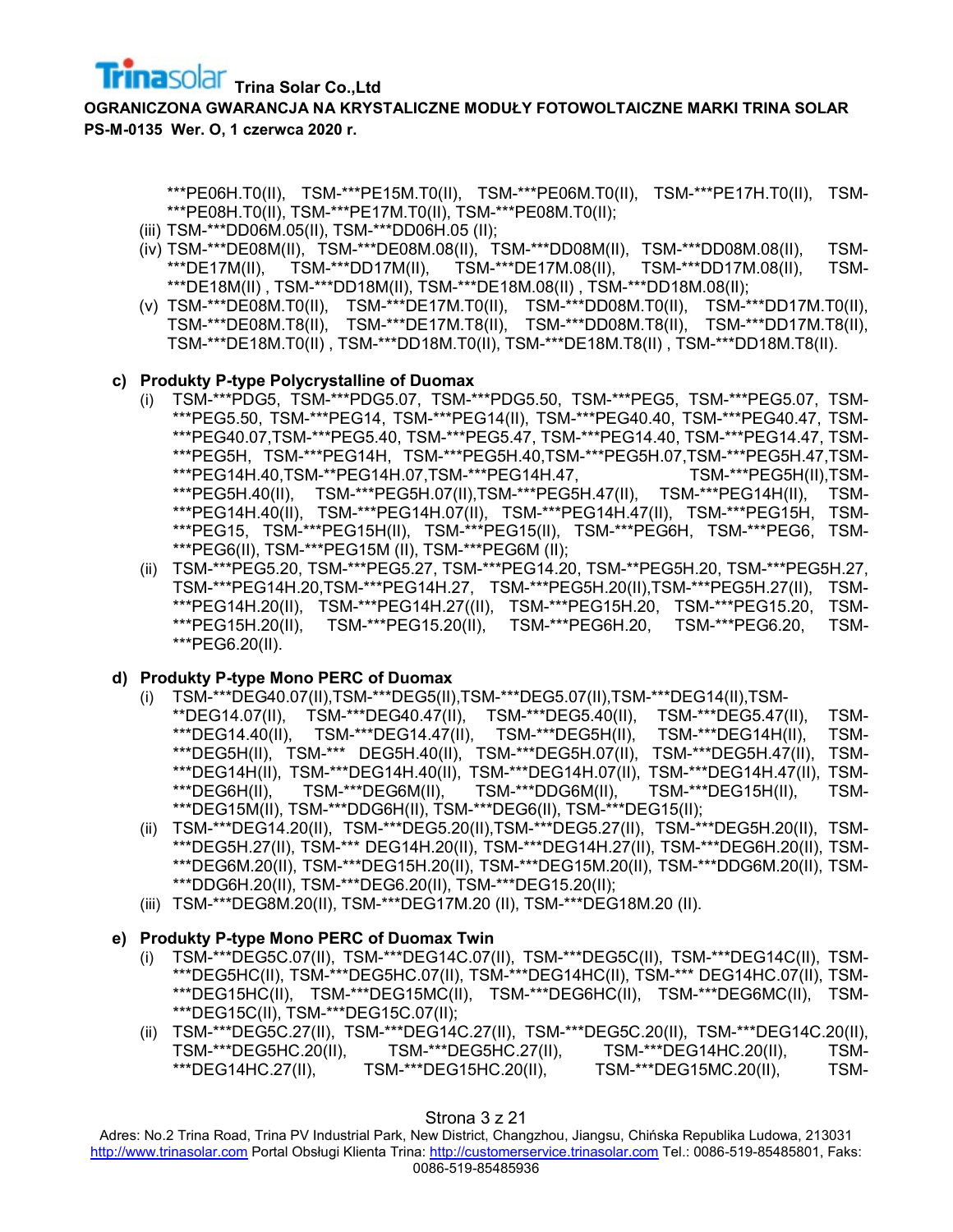**OGRANICZONA GWARANCJA NA KRYSTALICZNE MODUŁY FOTOWOLTAICZNE MARKI TRINA SOLAR PS-M-0135 Wer. O, 1 czerwca 2020 r.**

> \*\*\*DEG6HC.20(II), TSM-\*\*\*DEG6MC.20(II), TSM-\*\*\*DEG6C.20(II), TSM-\*\*\*DEG6C.20(II), TSM- \*\*\*DEG15C(II), TSM-\*\*\*DEG15C.20(II), TSM-\*\*\*DEG15MC.27(II);

(iii) TSM-\*\*\*DEG8MC.20 (II),TSM-\*\*\*DEG17MC.20(II) , TSM-\*\*\*DEG18MC.20 (II) ,

# **f) Produkty N-type Mono of Duomax Twin**

- 
- (i) TSM-\*\*\*NEG16MC(II), TSM-\*\*\*NEG7MC(II); (ii) TSM-\*\*\*NEG15MC.20(II), TSM-\*\*\*NEG16MC.20(II), TSM-\*\*\*NEG7MC.20(II), TSM- \*\*\*NEG15XC.20(II).

Uwaga: Symbol zastępczy "\*\*\*" oznacza w każdym przypadku wskazanie mocy określone w odpowiedniej Karcie Produktu (na przykład "TSM-285PE06H").

# **2) Zasady użytkowania i zastosowanie Produktów wymienionych w punkcie 1)**

Trina Solar opracowała pewne zasady dotyczące użytkowania i zastosowania Produktów (patrz Załącznik: "Zasady użytkowania modułów klimatycznych") w celu zapewnienia funkcjonalności, trwałości i wydajności w różnych warunkach klimatycznych.

Jedynie Produkty wymienione w punktach 1) c), d), e), f) mogą być instalowane na wodnych systemach pływających;

Trina Solar nie udziela niniejszej ograniczonej Gwarancji w przypadku użycia Produktów w sposób niezgodny z zasadami określonymi w tym Załączniku. Wszelkie konsekwencje, ryzyka, straty lub szkody spowodowane naruszeniem przez Nabywcę "Zasad użytkowania modułów klimatycznych" ponosi wyłącznie Nabywca.

|    | <b>Środowisko</b>                                                              | <b>Temperatura</b>                                                                                      | Wilgotność względna                                                                                             | <b>Nateżenie</b><br>promieniowania<br>kwh/m <sup>2</sup> |
|----|--------------------------------------------------------------------------------|---------------------------------------------------------------------------------------------------------|-----------------------------------------------------------------------------------------------------------------|----------------------------------------------------------|
| 1) | Obszary o wysokich<br>temperaturach i wysokiej<br>wilgotności powietrza        | Średnia roczna temperatura $>$<br>$23^{\circ}$ C<br>Miesięczna minimalna<br>temperatura $>18^{\circ}$ C | Średnia roczna wilgotność<br>względna $>$ 70%<br>Średnia miesięczna<br>minimalna wilgotność<br>względna $>60\%$ |                                                          |
| 2) | Obszary o dużych różnicach<br>temperatur i wysokim<br>natężeniu promieniowania | Regiony pustynne i Gobi                                                                                 |                                                                                                                 | >1800                                                    |
| 3) | <b>Obszary zimne (niskie</b><br>natężenie promieniowania)                      | < -10°C (miesięczna minimalna<br>temperatura)                                                           |                                                                                                                 | < 1400                                                   |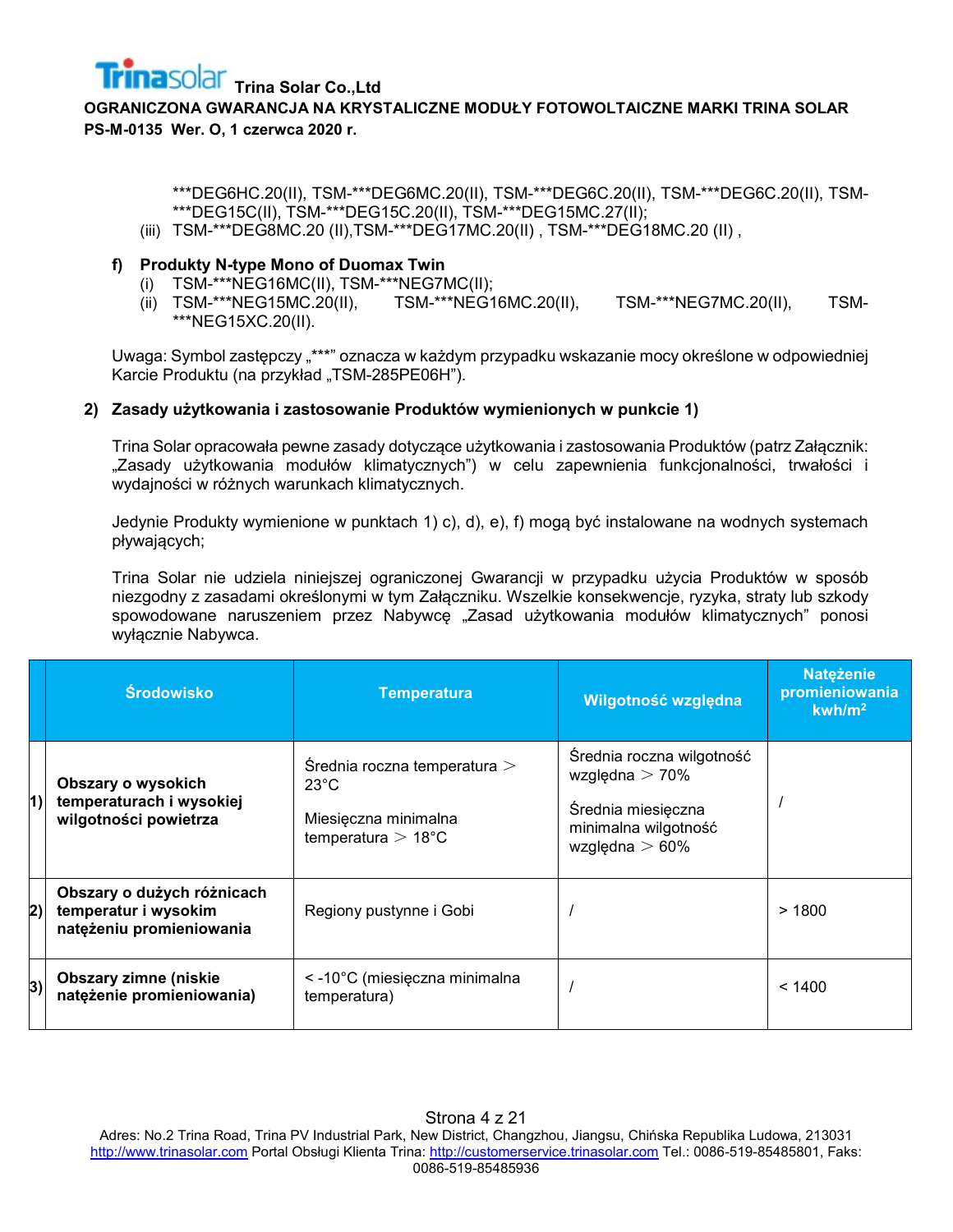| 4) Normalne | Niewymienione w pozycjach 1 do 3<br>powyżej |  |
|-------------|---------------------------------------------|--|
|             |                                             |  |

#### **3) Gwarancja**

## **a) 10-letnia Ograniczona Gwarancja na Produkt**

W odniesieniu do Produktów wymienionych w punktach 1) c) (i), d) (i), e) (i), f) (i) Trina Solar gwarantuje, że przez okres dziesięciu lat począwszy od Dnia Rozpoczęcia Gwarancji (zgodnie z definicją w punkcie 4) nie wystąpią wady materiałowe ani produkcyjne, które w istotny sposób utrudniałyby działanie funkcji generowania energii przez Produkty.

Niniejsza Ograniczona Gwarancja na Produkt obejmuje pęknięcie szkła, pod warunkiem, że nie zaistniała żadna zewnętrzna przyczyna pęknięcia (tzn. objęte nią są jedynie pęknięcia spowodowane przez samo szkło lub moduł).

Jakiekolwiek pogorszenie wyglądu Produktów (w tym między innymi wszelkie zadrapania, plamy, zużycie mechaniczne, rdza, pleśń, odkształcenie lub odbarwienie) lub jakiekolwiek inne zmiany w Produktach, które nastąpią po dostawie (Incoterms 2020) do Nabywcy, nie stanowią wady objętej niniejszą Ograniczoną Gwarancją na Produkt.

# **b) 12-letnia Ograniczona Gwarancja na Produkt**

W odniesieniu do Produktów wymienionych w punktach 1) a), b), c) (ii), d) (ii), (iii), e) (ii), (iii), f) (ii) Trina Solar gwarantuje, że przez okres dwunastu lat począwszy od Dnia Rozpoczęcia Gwarancji (zgodnie z definicją w punkcie 4) nie wystąpią wady materiałowe ani produkcyjne, które w istotny sposób utrudniałyby działanie funkcji generowania energii przez Produkty.

Niniejsza Ograniczona Gwarancja na Produkt obejmuje pęknięcie szkła, pod warunkiem, że nie zaistniała żadna zewnętrzna przyczyna pęknięcia (tzn. objęte nią są jedynie pęknięcia spowodowane przez samo szkło lub moduł).

Jakiekolwiek pogorszenie wyglądu Produktów (w tym między innymi wszelkie zadrapania, plamy, zużycie mechaniczne, rdza, pleśń, odkształcenie lub odbarwienie) lub jakiekolwiek inne zmiany wProduktach, które nastąpią po dostawie (Incoterms 2020) do Nabywcy, nie stanowią wady objętej niniejszą Ograniczoną Gwarancją na Produkt.

#### **c) 25-letnia Ograniczona Gwarancja na Moc Wyjściową dla Produktów Back Sheet Glass**

Dodatkowo w przypadku Produktów wymienionych w punktach 1) a), b) Trina Solar gwarantuje, że przez okres dwudziestu pięciu lat począwszy od Dnia Rozpoczęcia Gwarancji (zgodnie z definicją w punkcie 4)) strata mocy wyjściowej wobec początkowej mocy gwarantowanej, zdefiniowanej jako iloczyn Watów Mocy Szczytowej Pmax(Wp) plus Watów Mocy Szczytowej Pmax(Wp) i dolnej granicy Tolerancji Mocy Wyjściowej Pmax(%) - zgodnie ze specyfikacją zawartą w odpowiedniej Karcie Produktu i przy pomiarze w Standardowych Warunkach Testowych (STC: natężenie promieniowania 1000 w/m², temperatura 25°C, masa powietrza (AM) 1,5), nie przekroczy dla poszczególnych Produktów wartości wskazanych poniżej, przy założeniu że pomiar przeprowadzony zostanie przez Trina Solar lub przez zewnętrzny instytut badawczy uznany przez Trina Solar i Nabywcę: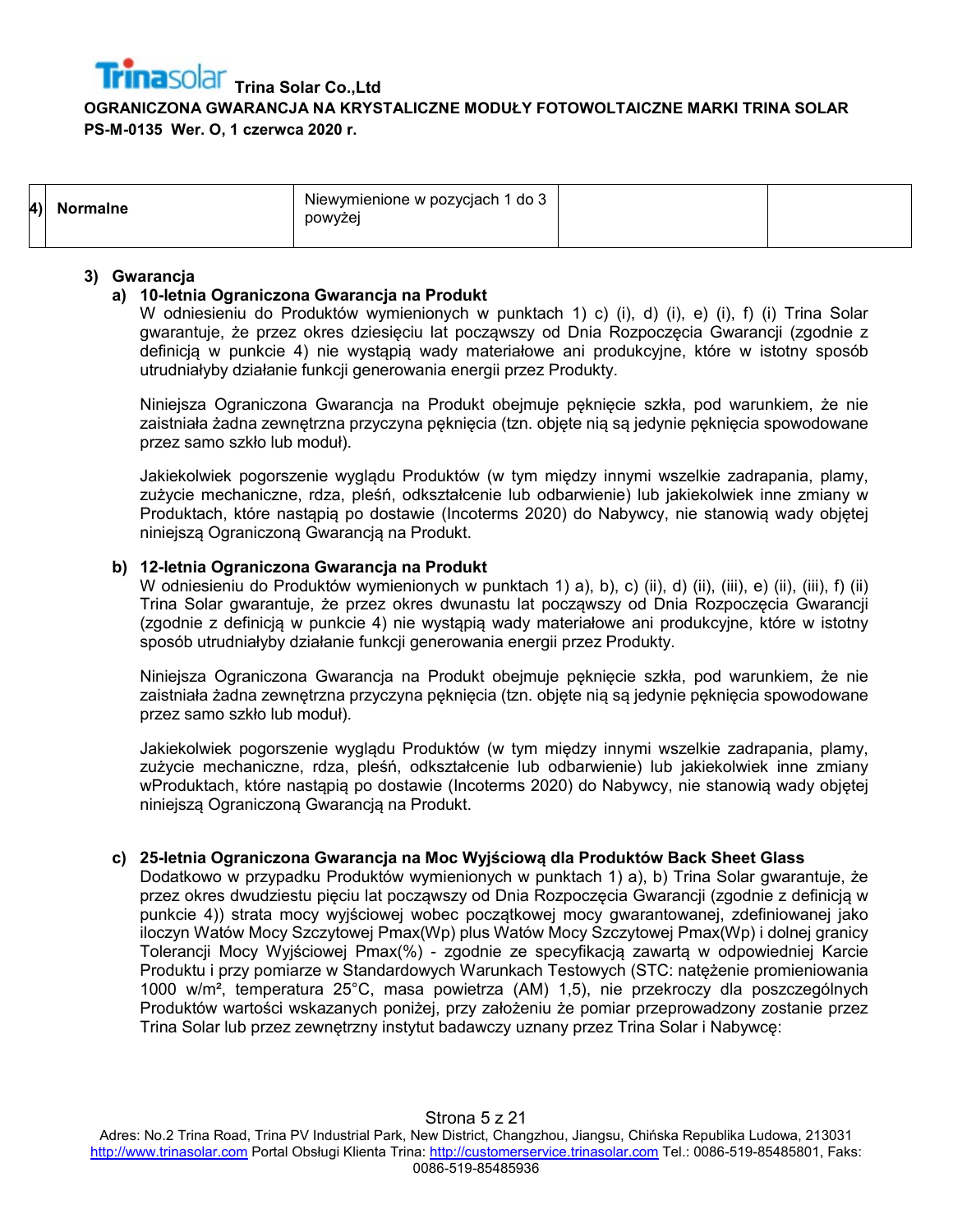- dla Produktów P-type Poly (wymienionych w punkcie 1) a)): 2,5% w pierwszym roku; od 2 do 25 roku średni roczny spadek mocy wyniesie nie więcej niż 0,65%; do końca 25 roku rzeczywista moc wyjściowa będzie nie mniejsza niż 81,9%;
- dla Produktów P-type Mono PERC (wymienionych w punktach 1) b) (i), (ii), (iii)): 2,5% w pierwszym roku; od 2 do 25 roku średni roczny spadek mocy wyniesie nie więcej niż 0,6%; do końca 25 roku rzeczywista moc wyjściowa będzie nie mniejsza niż 83,1%;
- dla Produktów P-type Mono PERC (wymienionych w punktach 1) b) (iv), (v)): 2% w pierwszym roku; od 2 do 25 roku średni roczny spadek mocy wyniesie nie więcej niż 0,55%; do końca 25 roku rzeczywista moc wyjściowa będzie nie mniejsza niż 84,8%;

(Uwaga: Standardowe Warunki Testowe (STC) przewidują, że we wszystkich pomiarach rzeczywistej mocy wyjściowej powinna być uwzględniona niepewność systemu pomiarowego).

### **d) 30-letnia Ograniczona Gwarancja na Moc Wyjściową dla Produktów Dual Glass**

Dodatkowo w przypadku Produktów wymienionych w punktach 1) c), d) i przedniej strony (bez J-Box) Produktów wymienionych w punktach 1) e), f) Trina Solar gwarantuje, że przez okres trzydziestu lat począwszy od Dnia Rozpoczęcia Gwarancji (zgodnie z definicją w punkcie 4)) strata mocy wyjściowej wobec początkowej mocy gwarantowanej, zdefiniowanej jako iloczyn Watów Mocy Szczytowej Pmax(Wp) plus Watów Mocy Szczytowej Pmax(Wp) i dolnej granicy Tolerancji Mocy Wyjściowej Pmax(%) - zgodnie ze specyfikacją zawartą w odpowiedniej Karcie Produktu i przy pomiarze w Standardowych Warunkach Testowych (STC: natężenie promieniowania 1000 w/m<sup>2</sup>, temperatura 25°C, masa powietrza (AM) 1,5), nie przekroczy dla poszczególnych Produktów wartości wskazanych poniżej, przy założeniu że pomiar przeprowadzony zostanie przez Trina Solar lub przez zewnętrzny instytut badawczy uznany przez Trina Solar i Nabywcę:

- dla Produktów P-type Poly Duomax (wymienionych w punkcie 1) c), dla Produktów P-type Mono PERC Duomax (wymienionych w punktach 1) d) (i), (ii), dla przedniej strony (bez J-Box) Produktów P-type Mono PERC Duomax Twin (wymienionych w punktach 1) e) (i) (ii)): 2,5% w pierwszym roku; od 2 do 30 roku średni roczny spadek mocy wyniesie nie więcej niż 0,5%; do końca 30 roku rzeczywista moc wyjściowa będzie nie mniejsza niż 83%;
- dla Produktów P-type Mono PERC Duomax (wymienionych w punkcie 1) d) (iii), dla przedniej strony (bez J-Box) Produktów P-type Mono PERC Duomax Twin (wymienionych w punkcie 1) e) (iii)): 2% w pierwszym roku; od 2 do 30 roku średni roczny spadek mocy wyniesie nie więcej niż 0,45%; do końca 30 roku rzeczywista moc wyjściowa będzie nie mniejsza niż 85%;
- dla przedniej strony (bez J-Box) Produktów N-type Mono Duomax Twin (wymienionych w punkcie 1) f)): 1,5% w pierwszym roku; od 2 do 30 roku średni roczny spadek mocy wyniesie nie więcej niż 0,5%; do końca 30 roku rzeczywista moc wyjściowa będzie nie mniejsza niż 84%.

(Uwaga: Standardowe Warunki Testowe (STC) przewidują, że we wszystkich pomiarach rzeczywistej mocy wyjściowej powinna być uwzględniona niepewność systemu pomiarowego).

#### **4) Dzień Rozpoczęcia Gwarancji**

Dniem Rozpoczęcia Gwarancji jest data instalacji Produktów lub data wypadająca trzy miesiące po dostawie (Incoterms 2020) Produktów do Nabywcy, w zależności od tego, która z tych dat jest wcześniejsza.

#### Strona 6 z 21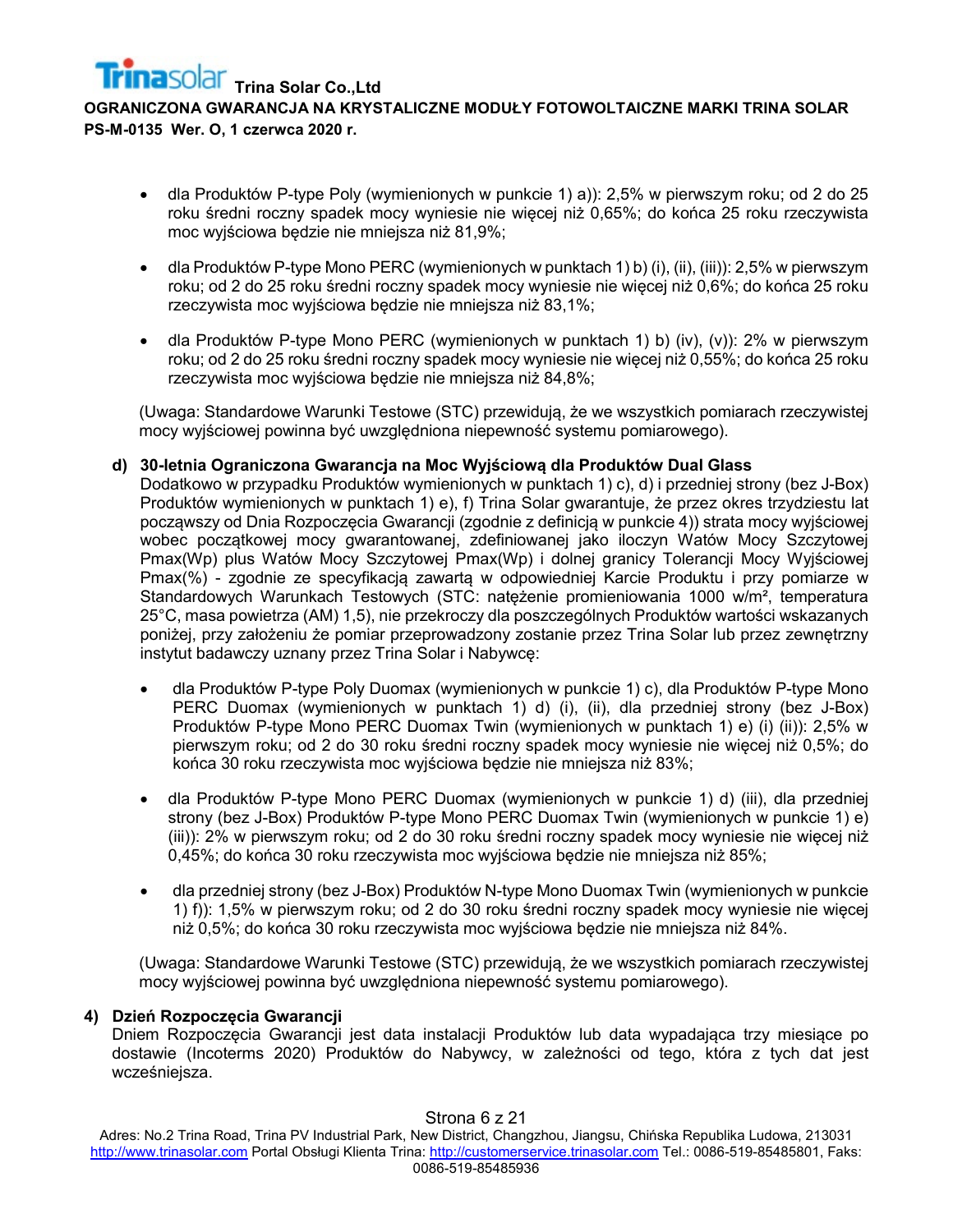## **5) Wyłączenia i ograniczenia**

Niniejsza ograniczona Gwarancja nie obowiązuje dla żadnych Produktów, w odniesieniu do których:

- **a)** Nie została zapłacona cena zakupu na rzecz Trina Solar lub jej spółek zależnych, które wprowadziły moduł na rynek, pomimo że (i) należność przypadała do zapłaty a (ii) bezpośredni klient, który otrzymał moduł od Trina Solar lub jej spółki zależnej ("Bezpośredni Klient"), nie jest uprawniony do wstrzymania zapłaty ceny zakupu lub jej części. Trina Solar zobowiązana jest poinformować Nabywcę o braku płatności oraz podać nazwę i pełny adres Bezpośredniego Klienta, który nie opłacił modułu. W przypadku, gdyby Trina Solar mogła odrzucić roszczenia z tytułu niniejszej ograniczonej Gwarancji na podstawie niniejszego postanowienia, Nabywca może zdeponować niezapłaconą kwotę w celu uruchomienia roszczeń z tytułu ograniczonej Gwarancji;
- **b)** Nie dostarczono dowodu zakupu lub informacji o produkcie;
- **c)** Nie przestrzegano wymagań określonych w instrukcji obsługi Trina Solar lub zasadach użytkowania i zastosowania Produktów (zgodnie z definicją w punkcie 2) i Załączniku;
- **d)** Nie prowadzono właściwej eksploatacji i konserwacji (w tym między innymi nie spełniono wymagań dotyczących eksploatacji i konserwacji określonych w odpowiedniej instrukcji obsługi Trina Solar lub w znajdujących zastosowanie lokalnych przepisach prawa i regulacjach obowiązujących w miejscu instalacji);
- **e)** Czynności serwisowe wykonywane były przez techników serwisowych, którzy nie są wykwalifikowani zgodnie z odpowiednimi przepisami prawa i/lub obowiązującymi regulacjami w miejscu instalacji;
- **f)** Zmieniono, usunięto lub uczyniono nieczytelnym oznaczenie typu, tabliczkę znamionową lub numer seryjny Produktu (bez działania lub zaniechania po stronie Trina Solar);
- **g)** Dokonano instalacji na obiektach ruchomych (z wyjątkiem fotowoltaicznego systemu śledzenia), takich jak pojazdy, statki lub konstrukcje morskie (z wyjątkiem systemów pływających na powierzchni wody zgodnie z punktem 2);
- **h)** Wystąpiło narażenie na napięcie przekraczające maksymalne napięcie systemowe lub na skoki napięcia;
- **i)** Wystąpiły wady elementów konstrukcji, na której moduł został zamontowany;
- **j)** Wystąpiło narażenie na odbarwienie wskutek pleśni lub podobnych wpływów zewnętrznych;
- **k)** Dokonano nieuprawnionej modyfikacji:
	- i) Wykorzystano nieautoryzowane części zamienne podczas eksploatacji/konserwacji;

ii) Zastosowano w ekstremalnych warunkach środowiskowych lub podczas gwałtownych zmian w takich środowiskach, powodujących korozję, utlenianie lub wpływ substancji chemicznych;

iii) Inne działania poza kontrolą Trina Solar (w tym szkody bezpośrednie lub pośrednie spowodowane wojną, pożarem, powodzią, huraganem, erupcją wulkanu, zapadnięciem się powierzchni ziemi, naniesieniem osadów, uderzeniem pioruna, trzęsieniem ziemi, silnymi opadami śniegu, gradem, silną bryzą itp.);

- **l)** Korzystano z Produktów w sposób naruszający prawa własności intelektualnej Trina Solar lub osób trzecich (w tym między innymi patenty, znaki handlowe itp.);
- **m)** Nastąpiła jakakolwiek późniejsza sprzedaż Produktów z kraju, w którym Trina Solar po raz pierwszy wprowadziła je do obrotu, do innego kraju bez zgody Trina Solar ("Żakaz Importu Równoległego"). Zakaz Importu Równoległego nie dotyczy jednakże sprzedaży w obrębie Unii Europejskiej ("UE"), gdzie sprzedaż Produktów z jednego kraju UE do innego kraju UE nie wymaga zgody Trina Solar. Zgoda Trina Solar jest natomiast wymagana w przypadku sprzedaży Produktów spoza UE do kraju UE lub z kraju UE poza UE.
- **n)** dotyczy tylko Nabywców z Australii: Niniejsza ograniczona Gwarancja obowiązuje tylko w przypadku Produktów od autoryzowanych dystrybutorów australijskich. Nabywcy mogą skontaktować się z biurem obsługi klienta w swoim regionie (zgodnie z informacjami w punkcie 8) w celu uzyskania informacji na temat autoryzowanych dystrybutorów australijskich.

# Strona 7 z 21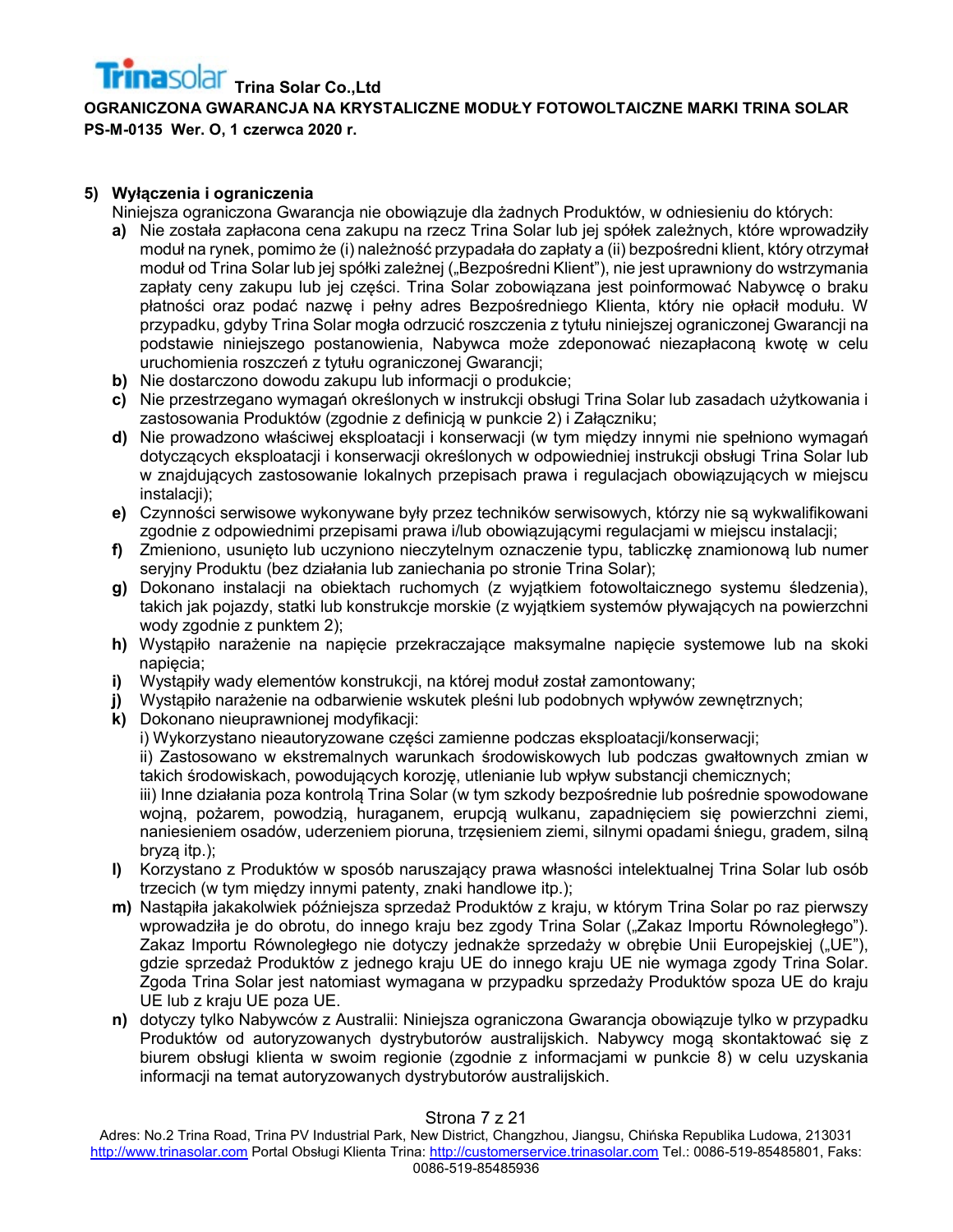**OGRANICZONA GWARANCJA NA KRYSTALICZNE MODUŁY FOTOWOLTAICZNE MARKI TRINA SOLAR PS-M-0135 Wer. O, 1 czerwca 2020 r.**

- **o)** dotyczy tylko Nabywców z USA: Niniejsza ograniczona Gwarancja obowiązuje tylko w przypadku Produktów od autoryzowanych dystrybutorów amerykańskich. Nabywcy mogą skontaktować się z biurem obsługi klienta w swoim regionie (zgodnie z informacjami w punkcie 8) w celu uzyskania informacji na temat autoryzowanych dystrybutorów amerykańskich.
- **p)** dotyczy tylko Nabywców z Japonii: Niniejsza ograniczona Gwarancja obowiązuje tylko w przypadku Produktów od autoryzowanych dystrybutorów japońskich. Nabywcy mogą skontaktować się z biurem obsługi klienta w swoim regionie (zgodnie z informacjami w punkcie 8) w celu uzyskania informacji na temat autoryzowanych dystrybutorów japońskich.

# **6) Naprawa, wymiana lub refundacja kosztów**

- **a)** Jako jedyny i wyłączny środek mający na celu wyrównanie szkody przysługujący Nabywcy na podstawie niniejszej ograniczonej Gwarancji (Nabywca powinien jednakże zwrócić uwagę na punkt 6) d) w związku z potencjalnym istnieniem innych ustawowych praw i punkt 6 e) w przypadku Nabywców australijskich) Trina Solar, według własnego uznania, w odniesieniu do odpowiednich Produktów:
	- (i) ustali plan konserwacji i naprawi wadliwe Produkty; lub
	- (ii) zwróci wartość różnicy między rzeczywistą mocą STC a mocą gwarantowaną wadliwych produktów (wartość różnicy = cena rynkowa w momencie zgłoszenia roszczenia z tytułu ograniczonej Gwarancji (na wat) \* (suma pozostałej teoretycznej mocy gwarantowanej zgodnie z punktami 3 ) c), d) - suma mocy STC faktycznie zmierzonej zgodnie z punktami 3) c), d)); lub
	- (iii) zwróci wartość odzysku wadliwych Produktów. Na potrzeby niniejszej ograniczonej Gwarancji wartość odzysku = cena rynkowa w momencie zgłoszenia roszczenia gwarancyjnego (cena jednostkowa za wat) \* pierwotna moc gwarantowana podana na tabliczce znamionowej \* pozostały okres gwarancji (lata) / pierwotny całkowity okres gwarancji udzielonej przez Trina Solar; lub
	- (iv) dostarczy bezpłatnie Produkty w celu uzupełnienia różnicy między rzeczywistą mocą STC wadliwych Produktów a mocą gwarantowaną (różnica mocy = (suma pozostałej teoretycznej mocy gwarantowanej zgodnie z punktami 3 ) c), d) - suma mocy STC faktycznie zmierzonej zgodnie z punktami 3) c), d)); lub
	- (v) wymieni wadliwe Produkty lub ich części na nowe lub regenerowane Produkty bez żadnych opłat. Całkowita moc nominalna wymienionych Produktów nie może być mniejsza niż całkowita pozostała teoretyczna moc gwarantowana wadliwych Produktów. Trina Solar zastrzega sobie prawo do dostarczania podobnych Produktów w miejsce wadliwych Produktów, jeżeli wadliwe Produkty nie będą już wytwarzane lub będą niedostępne z innych przyczyn.

W okresie gwarancji zgodnie z punktami 3) a) i b), jeżeli Trina Solar zdecyduje się na opcję określoną w punkcie 6) a) (i), to Trina Solar poniesie koszty naprawy oraz wszelkie uzasadnione koszty ubezpieczenia i transportu (z wyłączeniem frachtu lotniczego), odprawy celnej i wszelkie inne uzasadnione koszty wysyłki naprawionych Produktów do Nabywcy (Nabywca może zażądać od Trina Solar zwrotu kosztów z tytułu tych opłat przedstawiając Trina Solar fakturę od odpowiedniego usługodawcy potwierdzającą, że opłaty te zostały poniesione). Koszty i inne wydatki związane z usunięciem, przepakowaniem, instalacją lub ponowną instalacją ponosi Nabywca. Po upływie okresu gwarancji określonego w punktach 3) a) i b) Nabywca ponosi wszelkie związane z naprawą uzasadnione koszty materiałów, robocizny, frachtu, odprawy, usunięcia, przepakowania, instalacji lub ponownej instalacji.

W przypadku, gdy Trina Solar zdecyduje się na opcję określoną w punktach 6) a) (iv), (v), Trina Solar poniesie wszelkie uzasadnione koszty ubezpieczenia i transportu (z wyłączeniem frachtu lotniczego),

#### Strona 8 z 21

Adres: No.2 Trina Road, Trina PV Industrial Park, New District, Changzhou, Jiangsu, Chińska Republika Ludowa, 213031 [http://www.trinasolar.com](http://www.trinasolar.com/) Portal Obsługi Klienta Trina: [http://customerservice.trinasolar.com](http://customerservice.trinasolar.com/) Tel.: 0086-519-85485801, Faks: 0086-519-85485936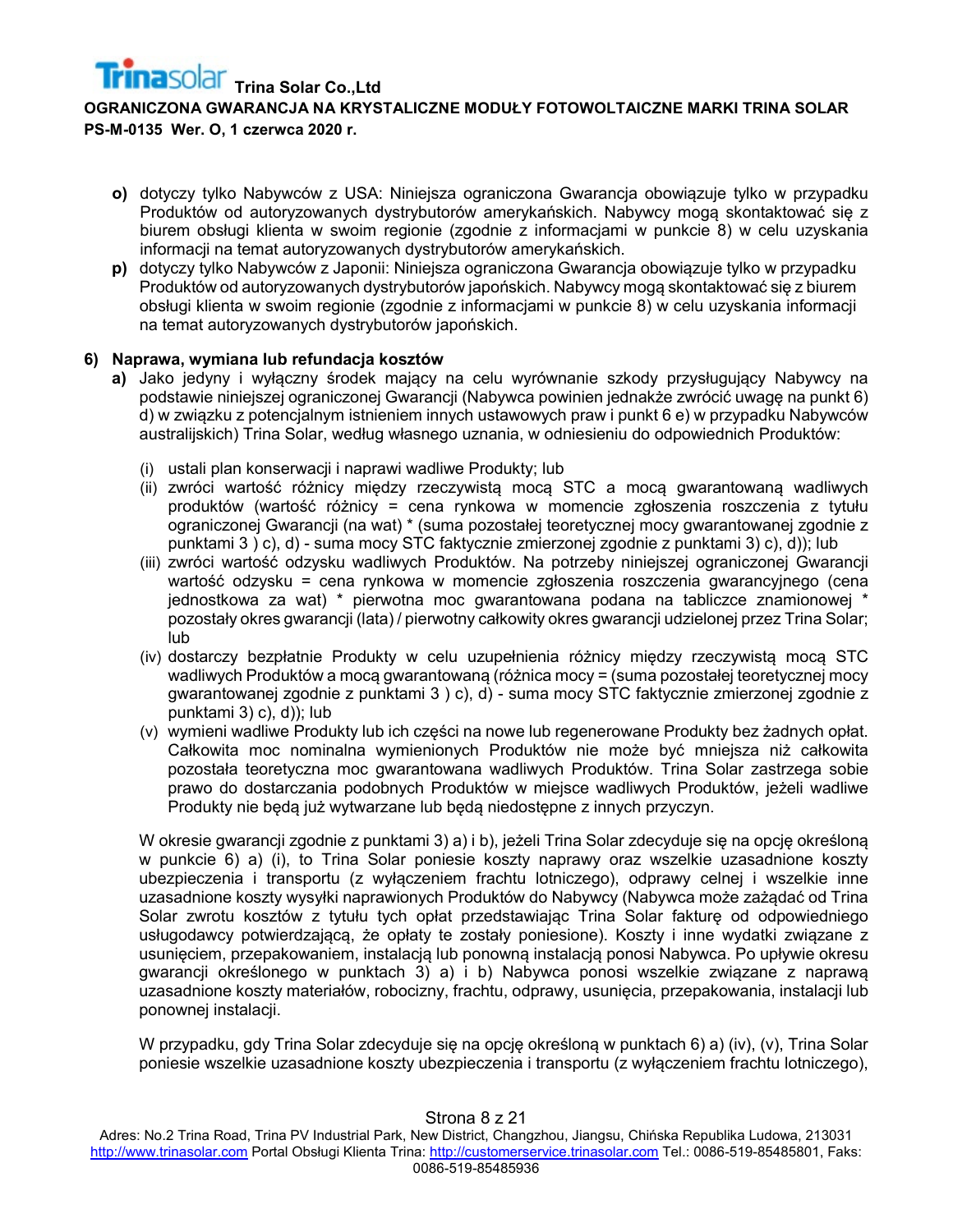odprawy celnej i wszelkie inne uzasadnione koszty wysyłki wymienianych Produktów do Nabywcy (Nabywca może zażądać od Trina Solar zwrotu kosztów z tytułu tych opłat przedstawiając Trina Solar fakturę od odpowiedniego usługodawcy potwierdzającą, że opłaty te zostały poniesione). Koszty i inne wydatki związane z usunięciem, przepakowaniem, instalacją lub ponowną instalacją ponosi Nabywca.

Jeżeli będzie to dozwolone w świetle prawa, Produkty wadliwe lub Produkty, których okres przydatności się zakończył, będą usuwane przez Nabywcę zgodnie z lokalnymi przepisami prawa i regulacjami, chyba że Trina Solar wyrazi zgodę na ich odebranie lub będzie do tego prawnie zobowiązana. Jeżeli Trina Solar zdecyduje się odebrać lub będzie prawnie zobowiązana do odebrania wadliwych produktów, prawo własności tych produktów przejdzie na Trina Solar bez żadnych ograniczeń.

- **b)** Okresy ograniczonej Gwarancji określone w punktach 3) a), b), c), d) nie ulegają przedłużeniu ani odnowieniu po naprawie lub wymianie wadliwych Produktów przez Trina Solar. Okres ograniczonej Gwarancji na Produkty wymienione lub naprawione odpowiada pozostałej części pierwotnego okresu ograniczonej Gwarancji udzielonej na nowe Produkty.
- **c)** Wszelkie inne roszczenia wobec Trina Solar na podstawie niniejszej ograniczonej Gwarancji są wykluczone. Na podstawie niniejszej ograniczonej Gwarancji Trina Solar nie ponosi odpowiedzialności za jakiekolwiek szkody szczególne, uboczne lub następcze (w tym za utratę zysków, przerwy w działalności, utratę wytwarzania energii, szkodę dla dobrego imienia lub renomy biznesowej lub szkody spowodowane opóźnieniem) niezależnie od tego, czy podstawą takich roszczeń jest umowa, gwarancja, zaniedbanie czy odpowiedzialność deliktowa. Niniejsze wyłączenie ma zastosowanie w zakresie dozwolonym przez prawo, w tym również gdy środki określone poniżej zostaną uznane za nieskuteczne w odniesieniu do ich zasadniczego celu.
- **d)** MOŻESZ MIEĆ OKREŚLONE PRAWA NIEWYNIKAJĄCE Z NINIEJSZEJ OGRANICZONEJ GWARANCJI, A TAKŻE INNE PRAWA, KTÓRE BĘDĄ SIĘ RÓŻNIĆ W ZALEŻNOŚCI OD DANEGO PAŃSTWA. NINIEJSZA OGRANICZONA GWARANCJA NIE MA WPŁYWU NA TWOJE DODATKOWE PRAWA WYNIKAJĄCE Z PRZEPISÓW, KTÓRYM W TWOJEJ JURYSDYKCJI PODLEGA SPRZEDAŻ TOWARÓW KONSUMENCKICH, W TYM MIĘDZY INNYMI PRAWA KRAJOWEGO WDRAŻAJĄCEGO DYREKTYWĘ WE 99/44 LUB USTAWY GWARANCYJNEJ MAGNUSON – MOSS. NIEKTÓRE PAŃSTWA NIE POZWALAJĄ NA WYKLUCZENIE LUB OGRANICZENIE SZKÓD UBOCZNYCH LUB NASTĘPCZYCH, A ZATEM OGRANICZENIA LUB WYŁĄCZENIA ZAWARTE W TREŚCI NINIEJSZEJ OGRANICZONEJ GWARANCJI MOGĄ NIE MIEĆ ZASTOSOWANIA.
- e) Poniższe oświadczenie dotyczy Nabywców będących "Konsumentami" w rozumieniu australijskiego prawa konsumenckiego:

"Nasze towary są objęte gwarancjami, których zgodnie z australijskim prawem konsumenckim nie można wyłączyć. Masz prawo do wymiany lub zwrotu pieniędzy za poważną awarię i do odszkodowania za każdą inną rozsądnie możliwą do przewidzenia stratę lub szkodę. Masz również prawo do naprawy lub wymiany towaru, jeśli nie jest on akceptowalnej jakości, a usterka nie stanowi poważnej awarii."

#### **7) Prawa i środki prawne wobec osób trzecich**

Niniejsza ograniczona Gwarancja winna być interpretowana jako gwarancja odrębna i niezależna od wszelkich innych umów zawartych z osobami trzecimi w odniesieniu do Produktów. Nie ma ona wpływu

#### Strona 9 z 21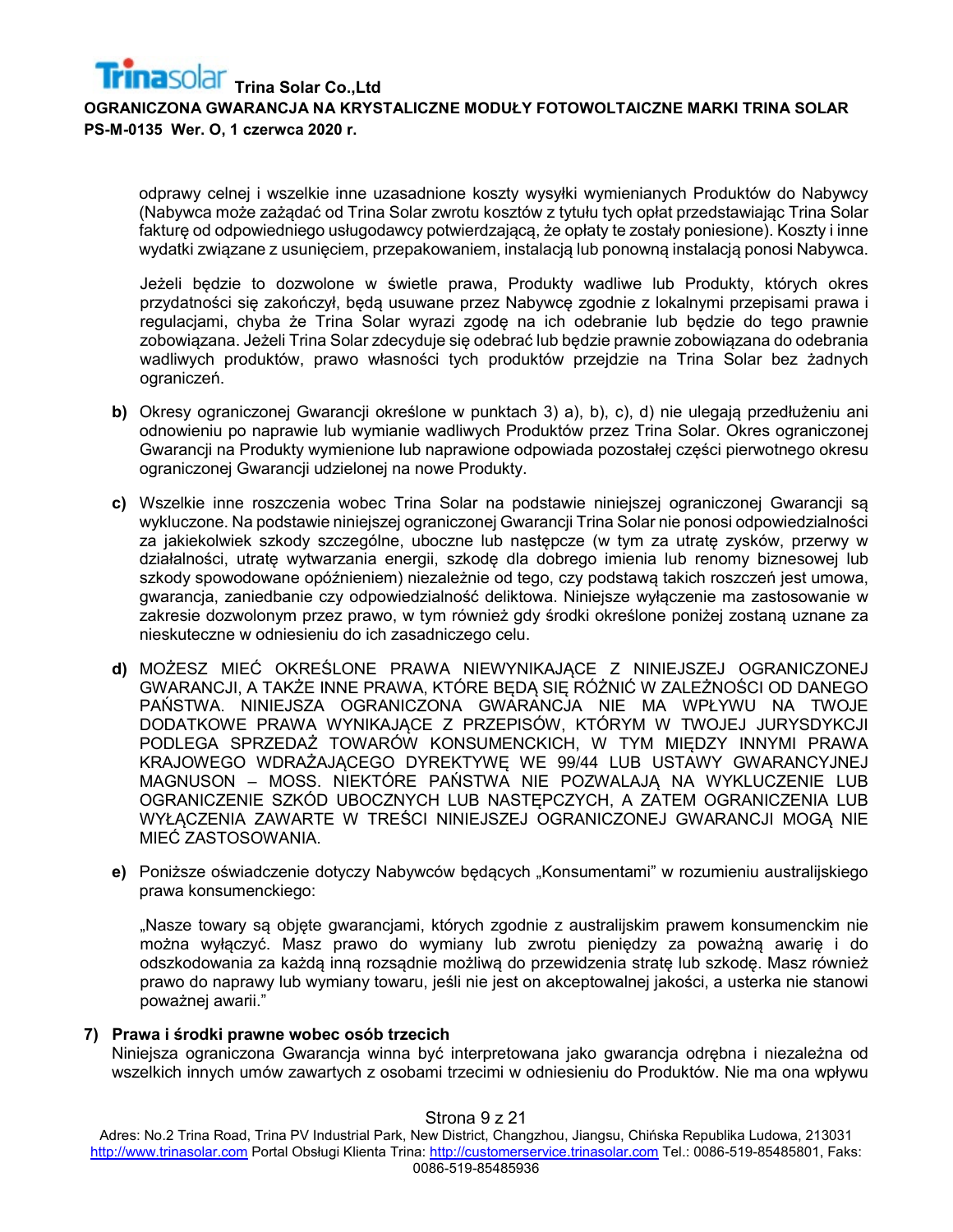na jakiekolwiek ewentualne prawa, obowiązki i środki przysługujące Nabywcy wobec osób trzecich w przypadku wad lub niezgodności Produktów, niezależnie od ich podstawy prawnej. Prawa i środki przewidziane w niniejszym dokumencie stanowią uzupełnienie wszelkich innych praw i środków wobec osób trzecich, które mogą przysługiwać Nabywcy na podstawie umów z takimi osobami trzecimi lub z mocy prawa.

- **8) Postępowanie reklamacyjne, terminy zgłoszenia, wygaśnięcie roszczeń z tytułu ograniczonej Gwarancji i ograniczenia.**
	- **a)** Nabywca zobowiązany jest dokonywać zgłoszeń do Trina Solar w ramach niniejszej ograniczonej Gwarancji korzystając z portalu obsługi klienta Trina Solar pod adresem [http://customerservice.trinasolar.com;](http://customerservice.trinasolar.com/) alternatywnie drogą pocztową lub faksem. W zgłoszeniu należy określić roszczenie oraz, między innymi, dołączyć dowód zakupu (faktury zakupu wskazujące datę zakupu, Produkty, numery seryjne) oraz opisać wady lub wadliwe działanie (związane z transportem, przechowywaniem, instalacją i eksploatacją) Produktów. Należy kontaktować się z centrum obsługi klienta dla odpowiedniego regionu:

#### **Obsługa klienta w Europie**

Trina Solar (Schweiz) AG Birkenweg 4 8304 Wallisellen, Szwajcaria Tel. +41 43 299 68 00 Faks +41 43 299 68 10 [http://customerservice.trinasolar.com](http://customerservice.trinasolar.com/)

#### **Obsługa klienta w Australii i Nowej Zelandii**

Trina Solar (Australia) Pty Ltd Level 35, 60 Margaret Street, Sydney NSW 2000, Australia Tel. +61 (0)2 9199 8500 Faks +61 2 9199 8006 [http://customerservice.trinasolar.com](http://customerservice.trinasolar.com/)

#### **Obsługa klienta w pozostałych regionach**

Trina Solar Co.,Ltd No. 2 Trina Road, Trina PV Industrial Park, New District, Changzhou, Jiangsu, Chińska Republika Ludowa, 213031 Tel. +86 519 8548 2008 Faks +86 519 8517 6021 [http://customerservice.trinasolar.com](http://customerservice.trinasolar.com/)

#### **Obsługa klienta w Amerykach**

Trina Solar (U.S.), Inc. 100 Century Center, Suite 501, San Jose CA 95112, USA Tel. +1 800 696 7114 Faks +1 800 696 0166 [http://customerservice.trinasolar.com](http://customerservice.trinasolar.com/)

#### **Obsługa klienta w Japonii**

Trina Solar (Japan) Limited World Trade Center Building 21F 4-1, Hamamatsu-cho, 2-chome, Minato-ku, Tokio, Japonia, 105-6121 Tel. +81-3-3437-7000 Faks +81-3-3437-7001 [http://customerservice.trinasolar.com](http://customerservice.trinasolar.com/)

**b)** Wszelkie spory dotyczące faktów technicznych związanych z roszczeniami wysuniętymi na podstawie niniejszej ograniczonej Gwarancji z tytułu wad Produktów będą rozstrzygane przez rzeczoznawców. Na wniosek Nabywcy lub Trina Solar, Trina Solar i Nabywca wspólnie wyznaczą jako niezależnego eksperta i rzeczoznawcę renomowanego naukowca z wiodącej instytucji badawczej, takiej jak Fraunhofer ISE we Fryburgu, TÜV Rheinland, TÜV SUD lub ASU Arizona State University itp.

#### Strona 10 z 21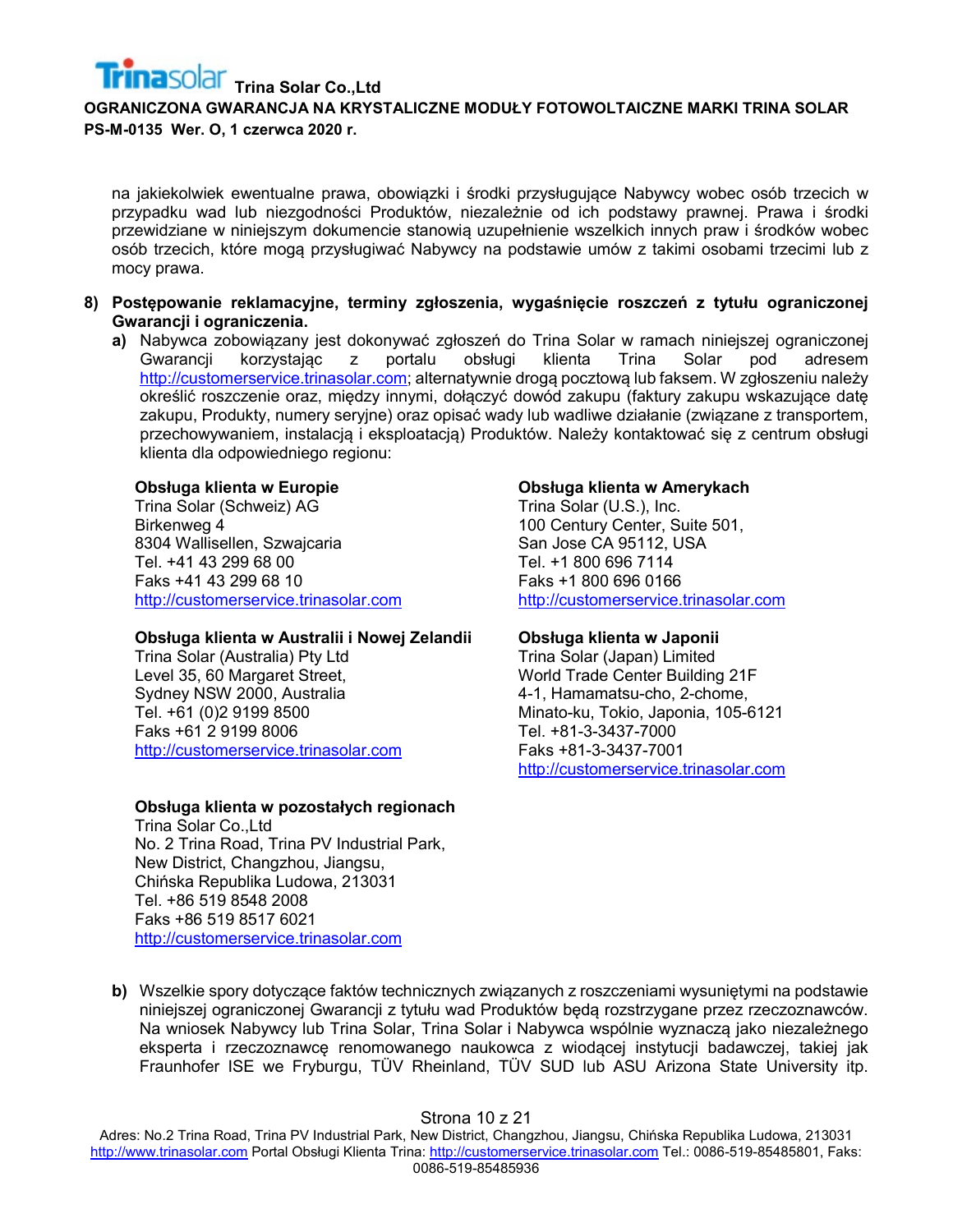("Rzeczoznawca Techniczny"). Decyzja Rzeczoznawcy Technicznego będzie ostateczna, rozstrzygająca, wiążąca i podlegająca wykonaniu w każdym postępowaniu wszczętym na podstawie niniejszego dokumentu. Rzeczoznawca techniczny zobowiązany jest (i) działać jako rzeczoznawca uznany przez Trina Solar; (ii) zapewnić stronom racjonalną możliwość złożenia oświadczeń i odpowiedzi na takie oświadczenia; (iii) wziąć pod uwagę takie oświadczenia i odpowiedzi na oświadczenia; oraz (iv) na żądanie którejkolwiek ze stron, podać pisemne uzasadnienie swojej decyzji.

- **c)** Wszelkie roszczenia dotyczące naruszenia niniejszej ograniczonej Gwarancji muszą zostać zgłoszone w ciągu dwóch (2) miesięcy od wykrycia naruszenia.
- **d)** Zwrot wadliwych Produktów nie będzie akceptowany, chyba że Trina Solar udzieli wcześniejszej pisemnej zgody.

#### **9) Siła wyższa**

Trina Solar nie ponosi żadnej odpowiedzialności wobec Nabywcy za jakiekolwiek niewykonanie lub opóźnienie wykonania przez Trina Solar działań w ramach niniejszej ograniczonej Gwarancji z powodu wystąpienia siły wyższej, takiej jak wojna, zamieszki, strajki, niedostępność odpowiedniej i wystarczającej siły roboczej, materiałów, zdolności produkcyjnych, awarie techniczne lub awarie wydajności i wszelkie nieprzewidziane zdarzenia poza jej kontrolą, w tym, bez ograniczeń, wszelkie zdarzenia lub warunki technologiczne lub fizyczne, które nie są racjonalnie znane ani zrozumiałe w momencie sprzedaży wadliwych Produktów lub zgłoszenia danego roszczenia z tytułu ograniczonej Gwarancji w ramach niniejszej ograniczonej Gwarancji.

#### **10) Cesja Gwarancji**

Niniejsza ograniczona Gwarancja może zostać przeniesiona pod warunkiem, że Produkty pozostaną zainstalowane w pierwotnym miejscu instalacji.

#### **11) Ważność**

Niniejsza ograniczona Gwarancja ma zastosowanie do Produktów dostarczonych Nabywcom począwszy od 1 czerwiec 2020 roku (Incoterms 2020). Niniejsza ograniczona Gwarancja obowiązuje do momentu wydania nowej wersji przez Trina Solar.

#### **12) Brak innych wyraźnych gwarancji**

O ile właściwe przepisy nie stanowią inaczej (patrz punkt 6) d) i 6 e)) i wobec braku uzgodnienia zmian w formie pisemnej, z podpisem przedstawiciela kierownictwa Trina Solar, ograniczona Gwarancja określona w niniejszym dokumencie jest jedyną wyraźną gwarancją (pisemną lub ustną) udzielaną przez Trina Solar w odniesieniu do Produktów i żadna osoba nie jest upoważniona do ograniczania, rozszerzania ani w inny sposób modyfikowania niniejszej ograniczonej Gwarancji.

#### **13) Inne postanowienia**

Jeżeli którekolwiek postanowienie niniejszej ograniczonej Gwarancji zostanie uznane za nieważne, niewykonalne lub sprzeczne z prawem, pozostałe postanowienia niniejszej ograniczonej Gwarancji pozostają w mocy i są skuteczne.

#### **14) Ograniczenie odpowiedzialności**

W maksymalnym zakresie dozwolonym przez obowiązujące prawo, łączna odpowiedzialność Trina Solar na mocy niniejszej ograniczonej Gwarancji nie powinna przekroczyć ceny zakupu zapłaconej za wadliwe

#### Strona 11 z 21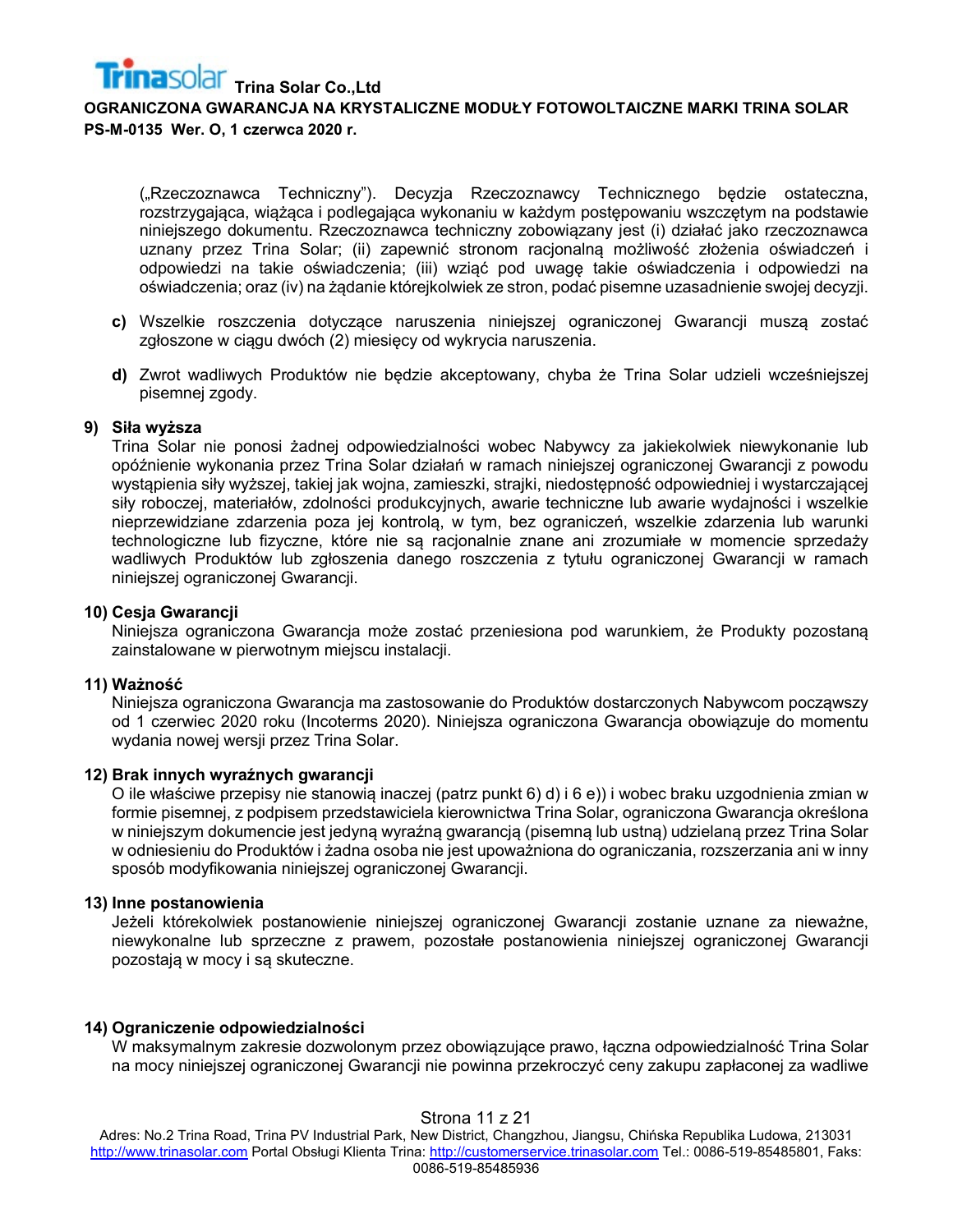Produkty przez Nabywcę. Nabywca przyjmuje do wiadomości, że powyższe ograniczenie odpowiedzialności jest istotnym elementem niniejszej ograniczonej Gwarancji oraz że w przypadku braku takich ograniczeń cena zakupu Produktów byłaby znacznie wyższa.

#### **15) Obowiązujące prawo i jurysdykcja**

Ważność niniejszej ograniczonej Gwarancji, konstrukcja jej warunków oraz interpretacja i egzekwowanie praw i obowiązków Nabywcy i Trina Solar podlegają prawu kraju pierwotnego miejsca instalacji Produktów, z wyłączeniem przepisów kolizyjnych obowiązujących w tym kraju, a także Konwencji Narodów Zjednoczonych o międzynarodowej sprzedaży towarów z dnia 11 kwietnia 1980 roku (CISG) oraz wszelkich innych przepisów jednolitego prawa.

Wszelkie spory wynikające z niniejszej ograniczonej Gwarancji lub z nią związane będą ostatecznie rozstrzygane przed sądami powszechnymi w kraju pierwotnego miejsca instalacji Produktów.

#### **Uwaga**

Instalacja i eksploatacja modułów fotowoltaicznych wymaga profesjonalnych umiejętności i powinna być wykonywana wyłącznie przez wykwalifikowanych specjalistów. Przed rozpoczęciem użytkowania i eksploatacji Produktów należy zapoznać się z instrukcjami bezpieczeństwa i instalacji [\(http://www.trinasolar.com/en](http://www.trinasolar.com/en-glb/resources/downloads)-glb/resources/downloads).

#### Załącznik :"Zasady użytkowania modułów Trina"

Jeżeli miejsce instalacji Produktów nie znajduje się na poniższej liście krajów, stanów i prowincji, należy skontaktować się z właściwym centrum obsługi klienta (wskazanym w punkcie 8) a)), które niezwłocznie przekaże informację zwrotną do kierownika projektu w siedzibie głównej Trina Solar. Następnie kierownik projektu w siedzibie głównej Trina Solar we współpracy z centrum inżynieryjnym i zespołem kontroli jakości potwierdzi odpowiedni typ produktu lub materiału i zaktualizuje bazę danych.

| <b>Region</b> | <b>LP</b>      | Kraj/stan/prowincja             | <b>Typ klimatu</b>                                               | Właściwe Produkty wymienione w<br>punkcie 1 |
|---------------|----------------|---------------------------------|------------------------------------------------------------------|---------------------------------------------|
|               | 1              | Ghana                           | Wysoka temperatura i wysoka<br>wilgotność powietrza              | (c), (d), (e), (f)                          |
|               | 2              | <b>Mauritius</b>                | Wysoka temperatura i wysoka<br>wilgotność powietrza              | (c), (d), (e), (f)                          |
|               | 3              | Nigeria                         | Wysoka temperatura i wysoka<br>wilgotność powietrza              | (c), (d), (e), (f)                          |
|               | $\overline{4}$ | Sierra Leone                    | Wysoka temperatura i wysoka<br>wilgotność powietrza              | (c), (d), (e), (f)                          |
|               | 5              | Republika<br>Środkowoafrykańska | Wysoka temperatura i wysoka<br>wilgotność powietrza              | (c), (d), (e), (f)                          |
| Afryka        | 6              | Namibia                         | Duże różnice temperatur i<br>wysokie natężenie<br>promieniowania | (a), (b), (c), (d), (e), (f)                |
|               | $\overline{7}$ | Algieria                        | Duże różnice temperatur i<br>wysokie natężenie<br>promieniowania | (a), (b), (c), (d), (e), (f)                |
|               | 8              | Tunezja                         | Normalny                                                         | (a), (b), (c), (d), (e), (f)                |
|               | 9              | Egipt                           | Normalny                                                         | (a), (b), (c), (d), (e), (f)                |
|               | 10             | Dzibuti                         | Normalny                                                         | (a), (b), (c), (d), (e), (f)                |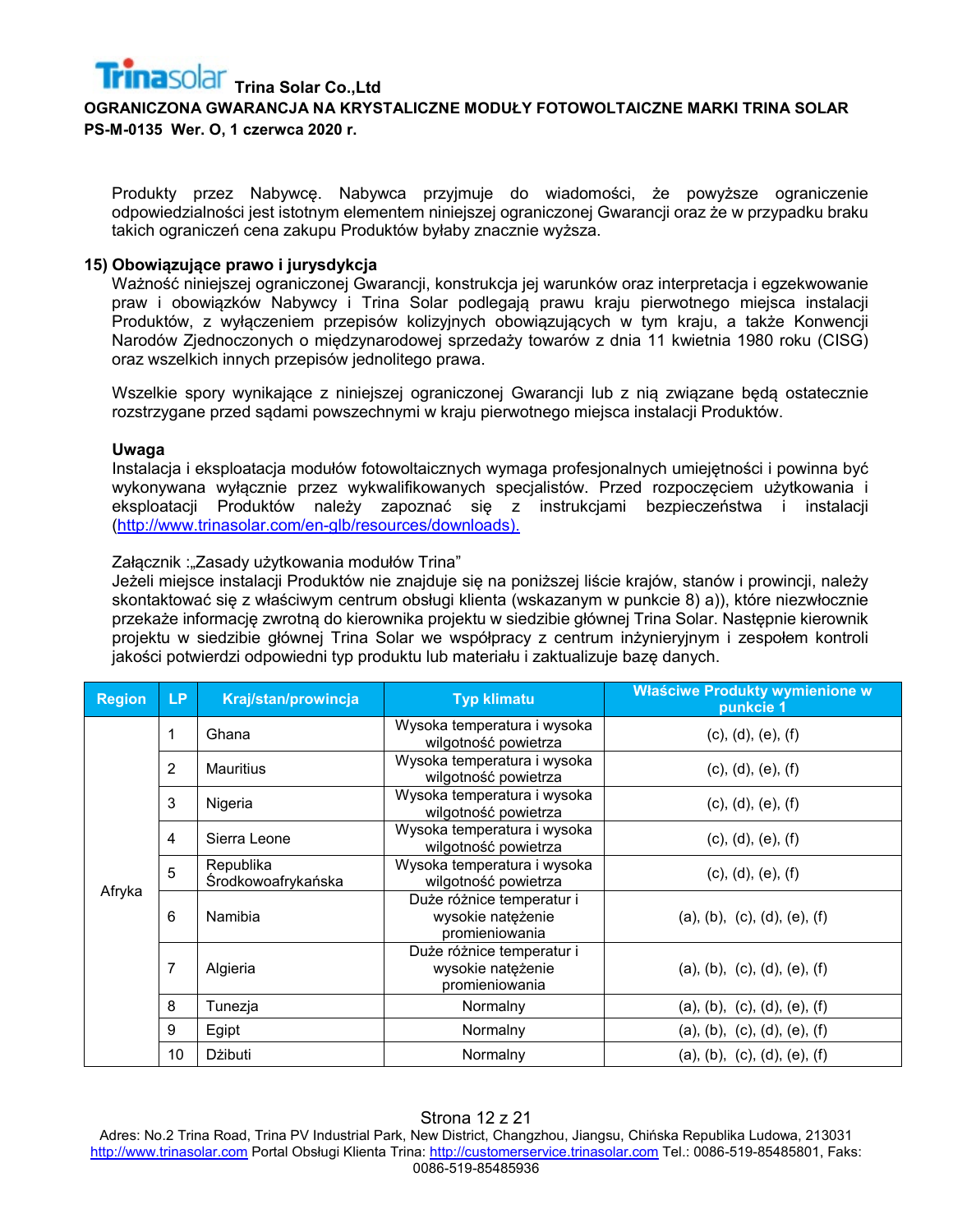

| 11 | Kenia                           | Normalny                                            | (a), (b), (c), (d), (e), (f) |
|----|---------------------------------|-----------------------------------------------------|------------------------------|
| 12 | Maroko                          | Normalny                                            | (a), (b), (c), (d), (e), (f) |
| 13 | Republika Południowej<br>Afryki | Normalny                                            | (a), (b), (c), (d), (e), (f) |
| 14 | Senegal                         | Normalny                                            | (a), (b), (c), (d), (e), (f) |
| 15 | Tanzania                        | Normalny                                            | (a), (b), (c), (d), (e), (f) |
| 16 | Malawi                          | Normalny                                            | (a), (b), (c), (d), (e), (f) |
| 17 | Zimbabwe                        | Normalny                                            | (a), (b), (c), (d), (e), (f) |
| 18 | Etiopia                         | Normalny                                            | (a), (b), (c), (d), (e), (f) |
| 19 | Zambia                          | Normalny                                            | (a), (b), (c), (d), (e), (f) |
| 20 | Erytrea                         | Normalny                                            | (a), (b), (c), (d), (e), (f) |
| 21 | <b>Burkina Faso</b>             | Normalny                                            | (a), (b), (c), (d), (e), (f) |
| 22 | Rwanda                          | Normalny                                            | (a), (b), (c), (d), (e), (f) |
| 23 | Mozambik                        | Wysoka temperatura i wysoka<br>wilgotność powietrza | (c), (d), (e), (f)           |
| 24 | <b>Botswana</b>                 | Normalny                                            | (a), (b), (c), (d), (e), (f) |
| 25 | Angola                          | Wysoka temperatura i wysoka<br>wilgotność powietrza | (c), (d), (e), (f)           |
| 26 | Mali                            | Normalny                                            | (a), (b), (c), (d), (e), (f) |
| 27 | Uganda                          | Wysoka temperatura i wysoka<br>wilgotność powietrza | (c), (d), (e), (f)           |
| 28 | Czad                            | Normalny                                            | (a), (b), (c), (d), (e), (f) |
| 29 | Mauretania                      | Normalny                                            | (a), (b), (c), (d), (e), (f) |
| 30 | Wybrzeże Kości<br>Słoniowej     | Wysoka temperatura i wysoka<br>wilgotność powietrza | (c), (d), (e), (f)           |
| 31 | Gwinea                          | Normalny                                            | (a), (b), (c), (d), (e), (f) |
| 32 | Niger                           | Normalny                                            | (a), (b), (c), (d), (e), (f) |
| 33 | Madagaskar                      | Wysoka temperatura i wysoka<br>wilgotność powietrza | (c), (d), (e), (f)           |
| 34 | Burundi                         | Wysoka temperatura i wysoka<br>wilgotność powietrza | (c), (d), (e), (f)           |
| 35 | Liberia                         | Normalny                                            | (a), (b), (c), (d), (e), (f) |
| 36 | Gwinea Bissau                   | Normalny                                            | (a), (b), (c), (d), (e), (f) |
| 37 | Benin                           | Wysoka temperatura i wysoka<br>wilgotność powietrza | (c), (d), (e), (f)           |
| 38 | Togo                            | Wysoka temperatura i wysoka<br>wilgotność powietrza | (c), (d), (e), (f)           |
| 39 | Suazi                           | Normalny                                            | (a), (b), (c), (d), (e), (f) |
| 40 | Libia                           | Normalny                                            | (a), (b), (c), (d), (e), (f) |
| 41 | Lesotho                         | Normalny                                            | (a), (b), (c), (d), (e), (f) |
| 42 | Wyspy Zielonego<br>Przylądka    | Wysoka temperatura i wysoka<br>wilgotność powietrza | (c), (d), (e), (f)           |

## Strona 13 z 21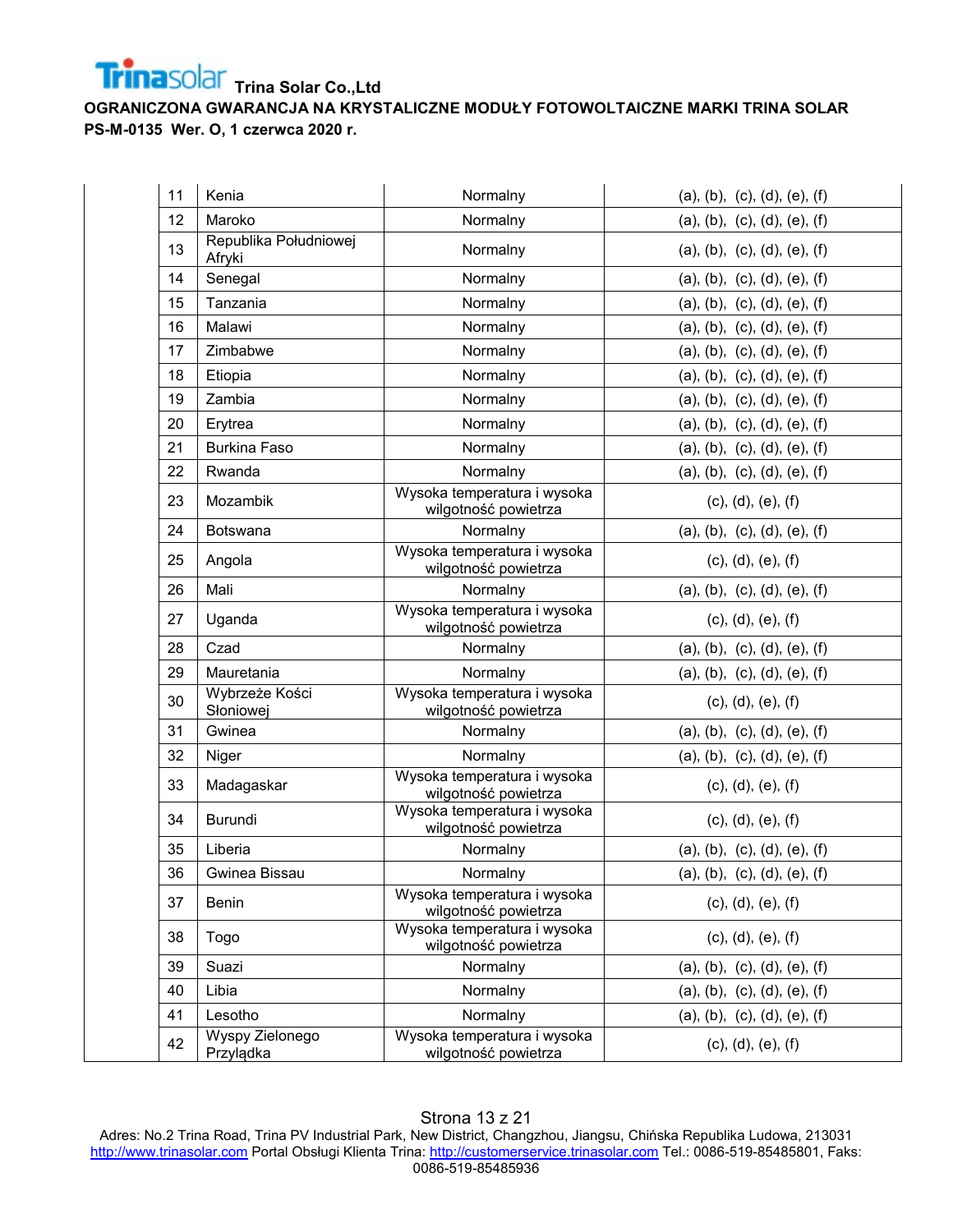**OGRANICZONA GWARANCJA NA KRYSTALICZNE MODUŁY FOTOWOLTAICZNE MARKI TRINA SOLAR PS-M-0135 Wer. O, 1 czerwca 2020 r.**

|        | 43             | Seszele                              | Wysoka temperatura i wysoka<br>wilgotność powietrza | (c), (d), (e), (f)           |
|--------|----------------|--------------------------------------|-----------------------------------------------------|------------------------------|
|        | 44             | Gambia                               | Normalny                                            | (a), (b), (c), (d), (e), (f) |
|        | 45             | Komory                               | Wysoka temperatura i wysoka<br>wilgotność powietrza | (c), (d), (e), (f)           |
|        | 46             | Sudan                                | Normalny                                            | (a), (b), (c), (d), (e), (f) |
|        | 47             | Somalia                              | Normalny                                            | (a), (b), (c), (d), (e), (f) |
|        | 48             | Wyspy Świętego<br>Tomasza i Książęca | Normalny                                            | (a), (b), (c), (d), (e), (f) |
|        | 49             | Demokratyczna<br>Republika Konga     | Wysoka temperatura i wysoka<br>wilgotność powietrza | (c), (d), (e), (f)           |
|        | 50             | Kongo                                | Wysoka temperatura i wysoka<br>wilgotność powietrza | (c), (d), (e), (f)           |
|        | 51             | Południowy Sudan                     | Normalny                                            | (a), (b), (c), (d), (e), (f) |
|        | 52             | Gwinea Równikowa                     | Wysoka temperatura i wysoka<br>wilgotność powietrza | (c), (d), (e), (f)           |
|        | 53             | Gabon                                | Wysoka temperatura i wysoka<br>wilgotność powietrza | (c), (d), (e), (f)           |
|        | 1              | Filipiny                             | Wysoka temperatura i wysoka<br>wilgotność powietrza | (c), (d), (e), (f)           |
|        | $\overline{2}$ | Kambodża                             | Wysoka temperatura i wysoka<br>wilgotność powietrza | (c), (d), (e), (f)           |
|        | 3              | Malediwy                             | Wysoka temperatura i wysoka<br>wilgotność powietrza | (c), (d), (e), (f)           |
|        | 4              | Malezja                              | Wysoka temperatura i wysoka<br>wilgotność powietrza | (c), (d), (e), (f)           |
|        | 5              | Mjanma                               | Wysoka temperatura i wysoka<br>wilgotność powietrza | (c), (d), (e), (f)           |
|        | 6              | Sri Lanka                            | Wysoka temperatura i wysoka<br>wilgotność powietrza | (c), (d), (e), (f)           |
|        | $\overline{7}$ | Wyspy Salomona                       | Wysoka temperatura i wysoka<br>wilgotność powietrza | (c), (d), (e), (f)           |
| Reszta | 8              | Tajlandia                            | Wysoka temperatura i wysoka<br>wilgotność powietrza | (c), (d), (e), (f)           |
| Azji   | 9              | Singapur                             | Wysoka temperatura i wysoka<br>wilgotność powietrza | (c), (d), (e), (f)           |
|        | 10             | Indonezja                            | Wysoka temperatura i wysoka<br>wilgotność powietrza | (c), (d), (e), (f)           |
|        | 11             | Wietnam                              | Wysoka temperatura i wysoka<br>wilgotność powietrza | (c), (d), (e), (f)           |
|        | 12             | Bengal                               | Wysoka temperatura i wysoka<br>wilgotność powietrza | (c), (d), (e), (f)           |
|        | 13             | Pakistan                             | Normalny                                            | (a), (b), (c), (d), (e), (f) |
|        | 14             | Republika Korei                      | Normalny                                            | (a), (b), (c), (d), (e), (f) |
|        | 15             | Mongolia                             | Normalny                                            | (a), (b), (c), (d), (e), (f) |
|        | 16             | Nepal                                | Normalny                                            | (a), (b), (c), (d), (e), (f) |
|        | 17             | Nowa Zelandia                        | Normalny                                            | (a), (b), (c), (d), (e), (f) |
|        | 18             | Hongkong                             | Normalny                                            | (a), (b), (c), (d), (e), (f) |

#### Strona 14 z 21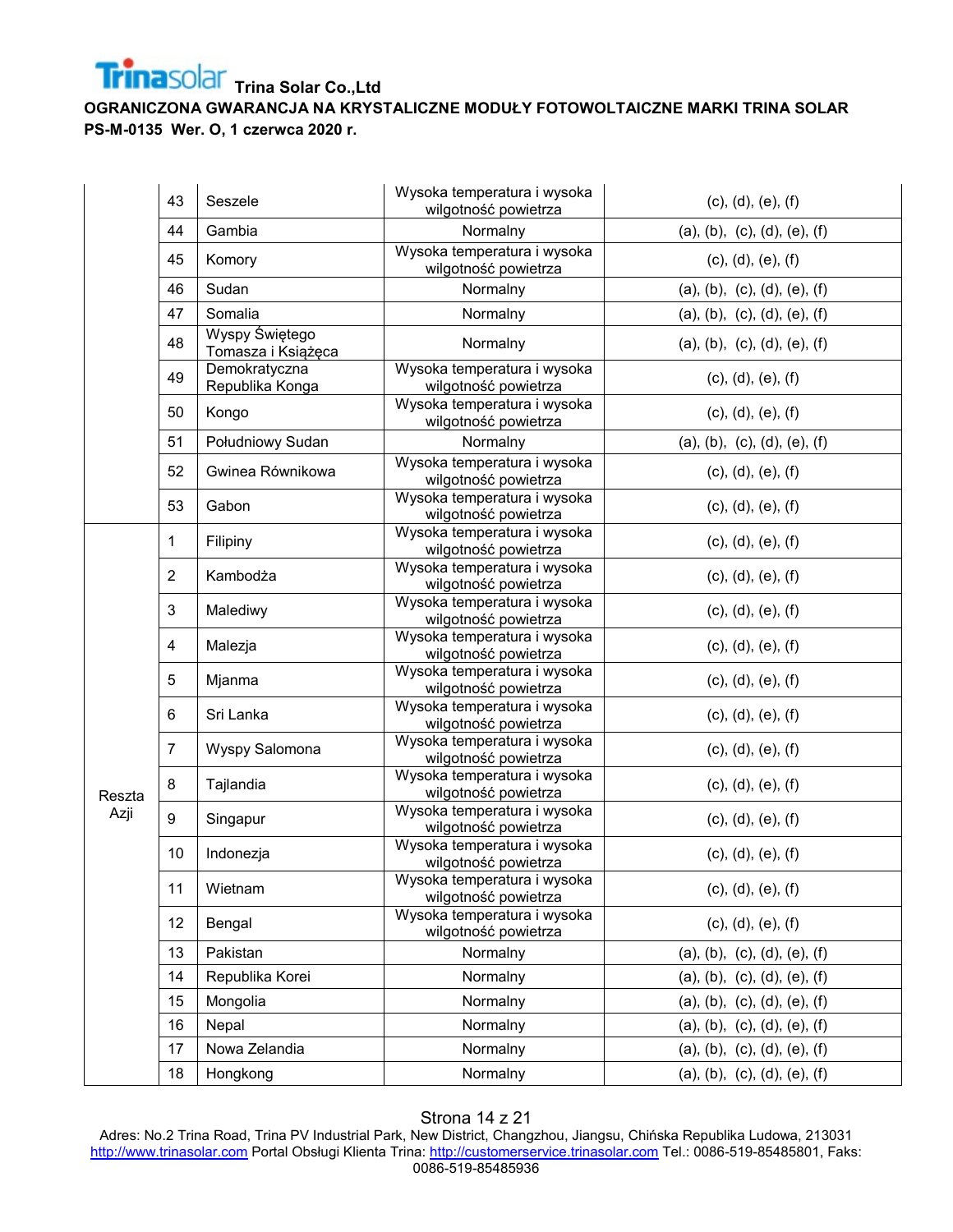

|                         | 1              | Zjednoczone Emiraty<br>Arabskie        | Duże różnice temperatur i<br>wysokie natężenie<br>promieniowania | (a), (b), (c), (d), (e), (f) |
|-------------------------|----------------|----------------------------------------|------------------------------------------------------------------|------------------------------|
|                         | $\overline{2}$ | Oman                                   | Duże różnice temperatur i<br>wysokie natężenie<br>promieniowania | (a), (b), (c), (d), (e), (f) |
|                         | 3              | Bahrajn                                | Duże różnice temperatur i<br>wysokie natężenie<br>promieniowania | (a), (b), (c), (d), (e), (f) |
|                         | 4              | Arabia Saudyjska                       | Duże różnice temperatur i<br>wysokie natężenie<br>promieniowania | (a), (b), (c), (d), (e), (f) |
| <b>Bliski</b><br>Wschód | 5              | Jemen                                  | Duże różnice temperatur i<br>wysokie natężenie<br>promieniowania | (a), (b), (c), (d), (e), (f) |
|                         | 6              | Irak                                   | Duże różnice temperatur i<br>wysokie natężenie<br>promieniowania | (a), (b), (c), (d), (e), (f) |
|                         | 7              | Izrael                                 | Duże różnice temperatur i<br>wysokie natężenie<br>promieniowania | (a), (b), (c), (d), (e), (f) |
|                         | 8              | Liban                                  | Normalny                                                         | (a), (b), (c), (d), (e), (f) |
|                         | 9              | Palestyna                              | Normalny                                                         | (a), (b), (c), (d), (e), (f) |
|                         | 10             | Jordania                               | Normalny                                                         | (a), (b), (c), (d), (e), (f) |
|                         | 11             | Kuwejt                                 | Normalny                                                         | (a), (b), (c), (d), (e), (f) |
|                         | 12             | Katar                                  | Normalny                                                         | (a), (b), (c), (d), (e), (f) |
|                         | 1              | Północne wybrzeże<br>Australii         | Wysoka temperatura i wysoka<br>wilgotność powietrza              | (c), (d), (e), (f)           |
|                         | 2              | Queensland                             | Wysoka temperatura i wysoka<br>wilgotność powietrza              | (c), (d), (e), (f)           |
|                         | 3              | stan Victoria                          | Normalny                                                         | (a), (b), (c), (d), (e), (f) |
| Australia               | 4              | <b>Terytorium Stolicy</b><br>Australii | Normalny                                                         | (a), (b), (c), (d), (e), (f) |
|                         | 5              | Nowa Południowa Walia                  | Normalny                                                         | (a), (b), (c), (d), (e), (f) |
|                         | 6              | Australia Zachodnia                    | Normalny                                                         | (a), (b), (c), (d), (e), (f) |
|                         | 7              | Tasmania                               | Normalny                                                         | (a), (b), (c), (d), (e), (f) |
|                         | 1              | Norwegia                               | Zimny (niskie natężenie<br>promieniowania)                       | (a), (b), (c), (d), (e), (f) |
|                         | $\overline{2}$ | Szwecja                                | Zimny (niskie natężenie<br>promieniowania)                       | (a), (b), (c), (d), (e), (f) |
| UE                      | 3              | Finlandia                              | Zimny (niskie natężenie<br>promieniowania)                       | (a), (b), (c), (d), (e), (f) |
|                         | 4              | Dania                                  | Zimny (niskie natężenie<br>promieniowania)                       | (a), (b), (c), (d), (e), (f) |
|                         | 5              | Ukraina                                | Normalny                                                         | (a), (b), (c), (d), (e), (f) |

Strona 15 z 21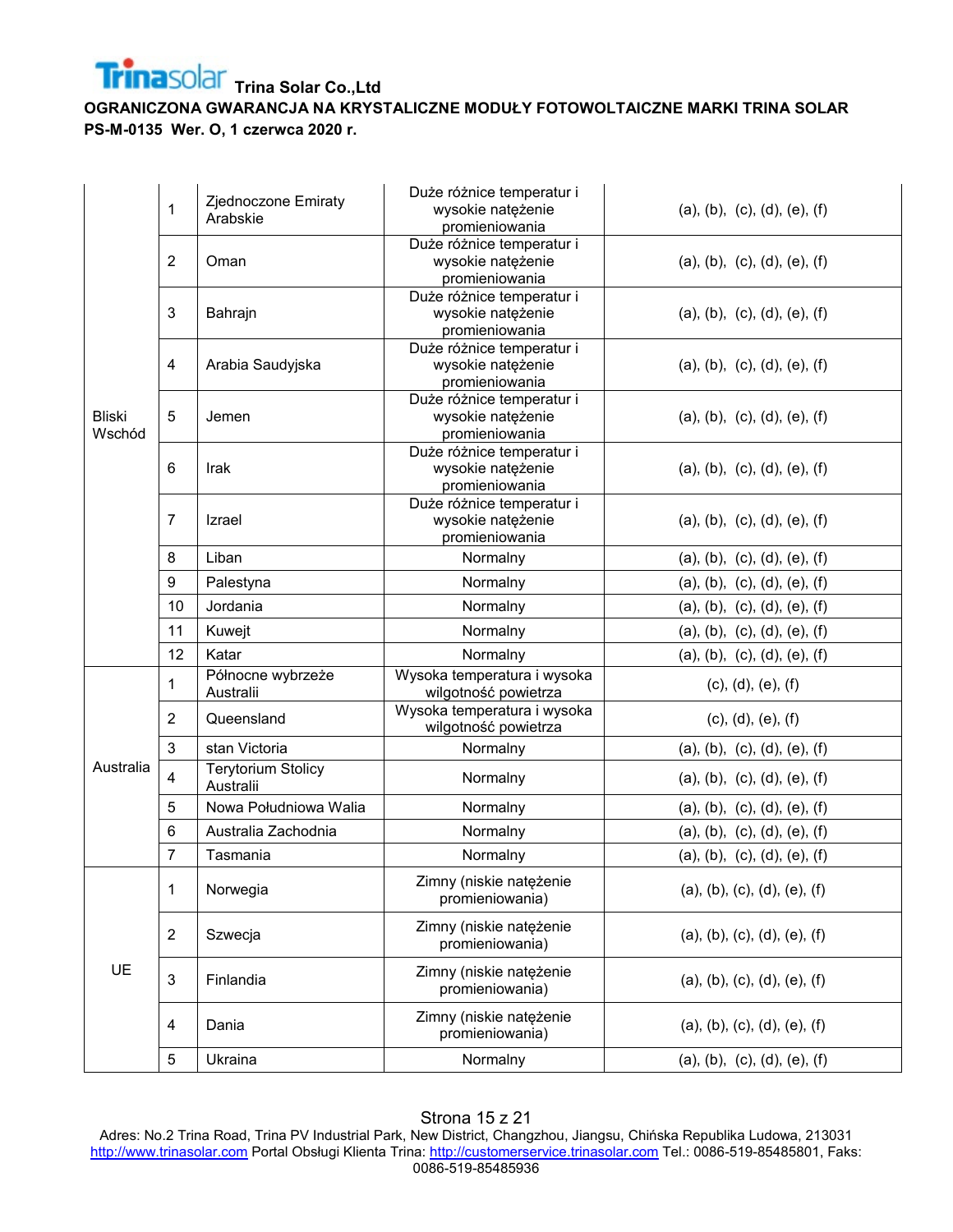

|       | 6                       | Niemcy                | Normalny                                            | (a), (b), (c), (d), (e), (f) |
|-------|-------------------------|-----------------------|-----------------------------------------------------|------------------------------|
|       | 7                       | Francja               | Normalny                                            | (a), (b), (c), (d), (e), (f) |
|       | 8                       | Gruzja                | Normalny                                            | (a), (b), (c), (d), (e), (f) |
|       | $9\,$                   | Holandia              | Normalny                                            | (a), (b), (c), (d), (e), (f) |
|       | 10                      | Antyle Holenderskie   | Normalny                                            | (a), (b), (c), (d), (e), (f) |
|       | 11                      | Portugalia            | Normalny                                            | (a), (b), (c), (d), (e), (f) |
|       | 12                      | Szwajcaria            | Normalny                                            | (a), (b), (c), (d), (e), (f) |
|       | 13                      | Turcja                | Normalny                                            | (a), (b), (c), (d), (e), (f) |
|       | 14                      | Hiszpania             | Normalny                                            | (a), (b), (c), (d), (e), (f) |
|       | 15                      | Grecja                | Normalny                                            | (a), (b), (c), (d), (e), (f) |
|       | 16                      | Słowacja              | Normalny                                            | (a), (b), (c), (d), (e), (f) |
|       | 17                      | Węgry                 | Normalny                                            | (a), (b), (c), (d), (e), (f) |
|       | 18                      | Luksemburg            | Normalny                                            | (a), (b), (c), (d), (e), (f) |
|       | 19                      | Malta                 | Normalny                                            | (a), (b), (c), (d), (e), (f) |
|       | 20                      | Czechy                | Normalny                                            | (a), (b), (c), (d), (e), (f) |
|       | 21                      | Polska                | Normalny                                            | (a), (b), (c), (d), (e), (f) |
|       | 22                      | Bośnia i Hercegowina  | Normalny                                            | (a), (b), (c), (d), (e), (f) |
|       | 23                      | Belgia                | Normalny                                            | (a), (b), (c), (d), (e), (f) |
|       | 24                      | Austria               | Normalny                                            | (a), (b), (c), (d), (e), (f) |
|       | 25                      | Estonia               | Normalny                                            | (a), (b), (c), (d), (e), (f) |
|       | 26                      | Irlandia              | Normalny                                            | (a), (b), (c), (d), (e), (f) |
|       | 27                      | Nowa Kaledonia        | Normalny                                            | (a), (b), (c), (d), (e), (f) |
|       | 28                      | Zjednoczone Królestwo | Normalny                                            | (a), (b), (c), (d), (e), (f) |
|       | 29                      | Włochy                | Normalny                                            | (a), (b), (c), (d), (e), (f) |
|       | 30                      | Curaçao               | Wysoka temperatura i wysoka<br>wilgotność powietrza | (c), (d), (e), (f)           |
|       | 1                       | Kalkuta               | Wysoka temperatura i wysoka<br>wilgotność powietrza | (c), (d), (e), (f)           |
|       | 2                       | Telangana             | Normalny                                            | (a), (b), (c), (d), (e), (f) |
|       | 3                       | Andhra Pradesh        | Normalny                                            | (a), (b), (c), (d), (e), (f) |
|       | $\overline{\mathbf{4}}$ | Tripura               | Normalny                                            | (a), (b), (c), (d), (e), (f) |
|       | 5                       | Kerala                | Normalny                                            | (a), (b), (c), (d), (e), (f) |
| Indie | $\,6$                   | Radżastan             | Normalny                                            | (a), (b), (c), (d), (e), (f) |
|       | $\overline{7}$          | Bengal Zachodni       | Normalny                                            | (a), (b), (c), (d), (e), (f) |
|       | 8                       | Maharashtra           | Normalny                                            | (a), (b), (c), (d), (e), (f) |
|       | 9                       | <b>Uttar Pradesh</b>  | Normalny                                            | (a), (b), (c), (d), (e), (f) |
|       | 10                      | Tamil Nadu            | Normalny                                            | (a), (b), (c), (d), (e), (f) |
|       | 11                      | Gujarat               | Normalny                                            | (a), (b), (c), (d), (e), (f) |

## Strona 16 z 21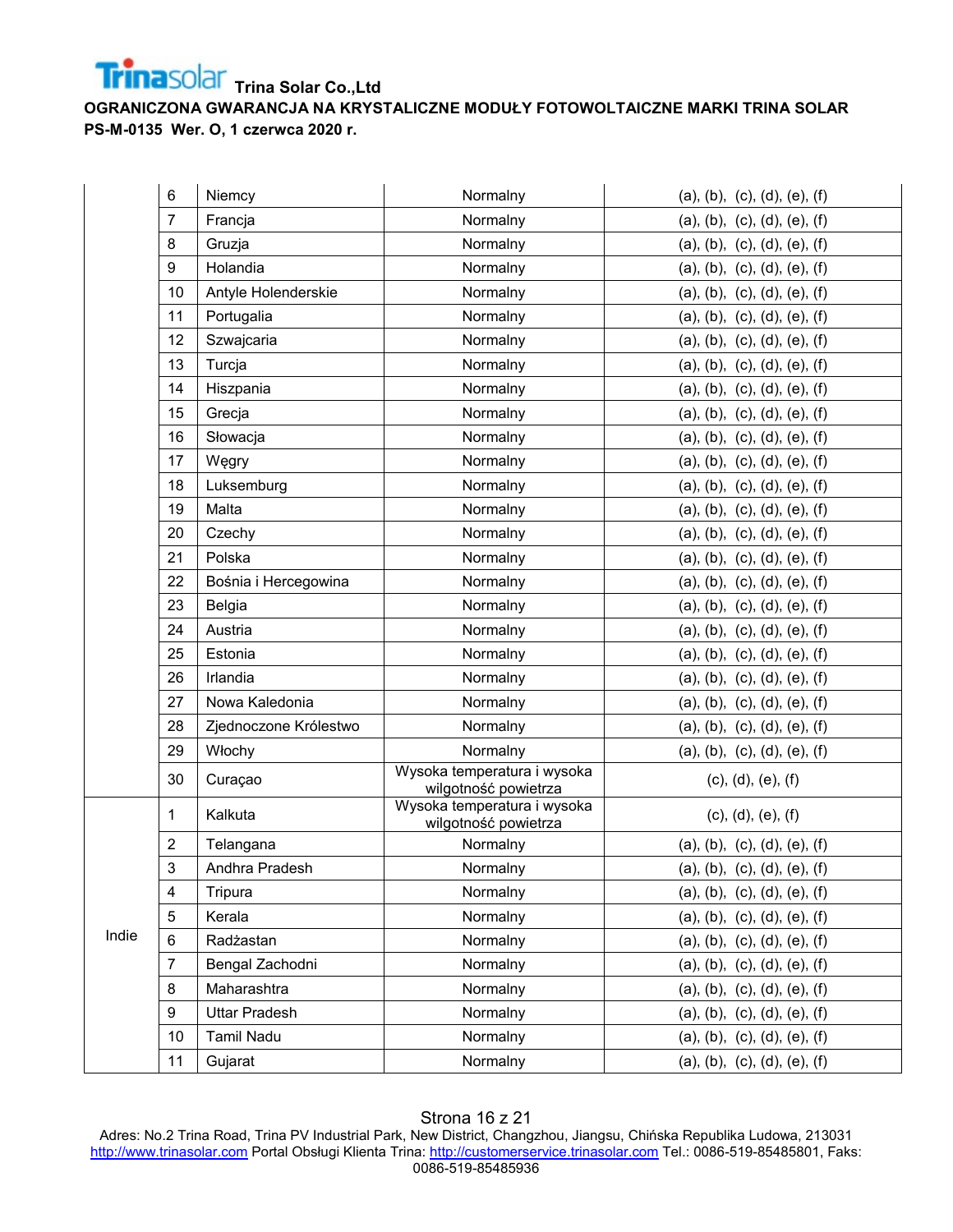

|                     | 13             | Karnataka                                                        | Normalny                                            | (a), (b), (c), (d), (e), (f) |
|---------------------|----------------|------------------------------------------------------------------|-----------------------------------------------------|------------------------------|
|                     | 14             | Madhya Pradesh                                                   | Normalny                                            | (a), (b), (c), (d), (e), (f) |
|                     | 16             | Pendżab                                                          | Normalny                                            | (a), (b), (c), (d), (e), (f) |
|                     | 17             | Haryana                                                          | Normalny                                            | (a), (b), (c), (d), (e), (f) |
|                     | 18             | Delhi                                                            | Normalny                                            | (a), (b), (c), (d), (e), (f) |
|                     | 19             | <b>Bihar</b>                                                     | Normalny                                            | (a), (b), (c), (d), (e), (f) |
|                     | 20             | Orissa                                                           | Normalny                                            | (a), (b), (c), (d), (e), (f) |
|                     | 21             | Jharkhand                                                        | Normalny                                            | (a), (b), (c), (d), (e), (f) |
|                     | 23             | Chhattisgarh                                                     | Normalny                                            | (a), (b), (c), (d), (e), (f) |
|                     | 24             | stan Dżammu i Kaszmir                                            | Normalny                                            | (a), (b), (c), (d), (e), (f) |
|                     | 25             | Uttarakhand                                                      | Normalny                                            | (a), (b), (c), (d), (e), (f) |
|                     | 26             | Himachal Pradesh                                                 | Normalny                                            | (a), (b), (c), (d), (e), (f) |
|                     | 27             | Goa                                                              | Normalny                                            | (a), (b), (c), (d), (e), (f) |
|                     | 28             | Manipur                                                          | Normalny                                            | (a), (b), (c), (d), (e), (f) |
|                     | 29             | Meghalaya                                                        | Normalny                                            | (a), (b), (c), (d), (e), (f) |
|                     | 30             | Nagaland                                                         | Normalny                                            | (a), (b), (c), (d), (e), (f) |
|                     | 31             | Mizoram                                                          | Normalny                                            | (a), (b), (c), (d), (e), (f) |
|                     | 32             | Stan Pendżab                                                     | Normalny                                            | (a), (b), (c), (d), (e), (f) |
| Japonia             | 1              | Hokkaido                                                         | Zimny (niskie natężenie<br>promieniowania)          | (a), (b), (c), (d), (e), (f) |
|                     | $\overline{2}$ | Z wyjątkiem Hokkaido                                             | Normalny                                            | (a), (b), (c), (d), (e), (f) |
|                     | 1              | <b>Barbados</b>                                                  | Wysoka temperatura i wysoka<br>wilgotność powietrza | (c), (d), (e), (f)           |
|                     | 2              | Panama                                                           | Wysoka temperatura i wysoka<br>wilgotność powietrza | (c), (d), (e), (f)           |
|                     | 3              | Obszar tropikalnych<br>lasów deszczowych w<br>północnej Brazylii | Wysoka temperatura i wysoka<br>wilgotność powietrza | (c), (d), (e), (f)           |
|                     | $\overline{4}$ | Republika Dominikany                                             | Wysoka temperatura i wysoka<br>wilgotność powietrza | (c), (d), (e), (f)           |
|                     | 5              | Kolumbia                                                         | Wysoka temperatura i wysoka<br>wilgotność powietrza | (c), (d), (e), (f)           |
| Ameryka<br>Łacińska | 6              | Kostaryka                                                        | Wysoka temperatura i wysoka<br>wilgotność powietrza | (c), (d), (e), (f)           |
|                     | $\overline{7}$ | Gujana                                                           | Wysoka temperatura i wysoka<br>wilgotność powietrza | (c), (d), (e), (f)           |
|                     | 8              | Haiti                                                            | Wysoka temperatura i wysoka<br>wilgotność powietrza | (c), (d), (e), (f)           |
|                     | 9              | Honduras                                                         | Wysoka temperatura i wysoka<br>wilgotność powietrza | (c), (d), (e), (f)           |
|                     | 10             | Martynika                                                        | Wysoka temperatura i wysoka<br>wilgotność powietrza | (c), (d), (e), (f)           |
|                     | 11             | Peru                                                             | Wysoka temperatura i wysoka<br>wilgotność powietrza | (c), (d), (e), (f)           |

#### Strona 17 z 21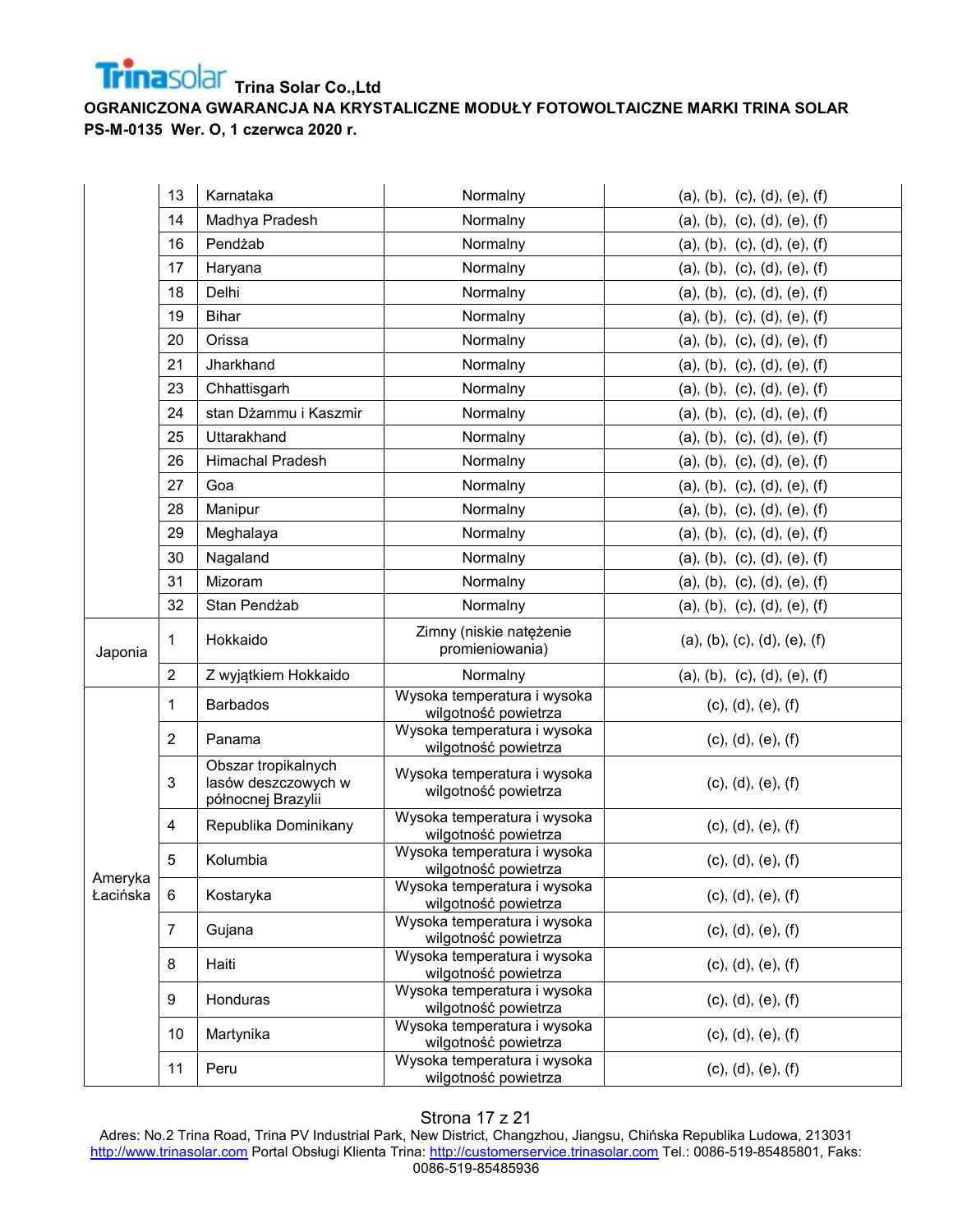

|       | 12             | Argentyna                                                               | Normalny                                                         | (a), (b), (c), (d), (e), (f) |
|-------|----------------|-------------------------------------------------------------------------|------------------------------------------------------------------|------------------------------|
|       | 13             | Meksyk                                                                  | Normalny                                                         | (a), (b), (c), (d), (e), (f) |
|       | 14             | Nikaragua                                                               | Normalny                                                         | (a), (b), (c), (d), (e), (f) |
|       | 15             | Salwador                                                                | Normalny                                                         | (a), (b), (c), (d), (e), (f) |
|       | 16             | Urugwaj                                                                 | Normalny                                                         | (a), (b), (c), (d), (e), (f) |
|       | 17             | Jamajka                                                                 | Normalny                                                         | (a), (b), (c), (d), (e), (f) |
|       | 18             | Chile                                                                   | Normalny                                                         | (a), (b), (c), (d), (e), (f) |
|       | 19             | Brazylia (z wyjątkiem<br>tropikalnych lasów<br>tropikalnych na północy) | Normalny                                                         | (a), (b), (c), (d), (e), (f) |
|       | 20             | La Joya                                                                 | Normalny                                                         | (a), (b), (c), (d), (e), (f) |
|       | 21             | <b>Boliwia</b>                                                          | Normalny                                                         | (a), (b), (c), (d), (e), (f) |
|       | 22             | Republika Gwatemali                                                     | Wysoka temperatura i wysoka<br>wilgotność powietrza              | (c), (d), (e), (f)           |
|       | 1              | Hainan                                                                  | Wysoka temperatura i wysoka<br>wilgotność powietrza              | (c), (d), (e), (f)           |
|       | $\overline{2}$ | Mongolia Wewnętrzna                                                     | Zimny (niskie natężenie<br>promieniowania)                       | (a), (b), (c), (d), (e), (f) |
|       | 3              | Sinkiang                                                                | Duże różnice temperatur i<br>wysokie natężenie<br>promieniowania | (a), (b), (c), (d), (e), (f) |
|       | 4              | Tybet                                                                   | Duże różnice temperatur i<br>wysokie natężenie<br>promieniowania | (a), (b), (c), (d), (e), (f) |
|       | 5              | Golmud                                                                  | Duże różnice temperatur i<br>wysokie natężenie<br>promieniowania | (a), (b), (c), (d), (e), (f) |
|       | 6              | Gansu                                                                   | Duże różnice temperatur i<br>wysokie natężenie<br>promieniowania | (a), (b), (c), (d), (e), (f) |
| Chiny | $\overline{7}$ | Heilongjiang                                                            | Zimny (niskie natężenie<br>promieniowania)                       | (a), (b), (c), (d), (e), (f) |
|       | 8              | Jilin                                                                   | Zimny (niskie natężenie<br>promieniowania)                       | (a), (b), (c), (d), (e), (f) |
|       | 9              | Anhui                                                                   | Normalny                                                         | (a), (b), (c), (d), (e), (f) |
|       | 10             | Hebei                                                                   | Normalny                                                         | (a), (b), (c), (d), (e), (f) |
|       | 11             | Jiangsu                                                                 | Normalny                                                         | (a), (b), (c), (d), (e), (f) |
|       | 12             | Fujian                                                                  | Normalny                                                         | (a), (b), (c), (d), (e), (f) |
|       | 13             | Junnan                                                                  | Normalny                                                         | (a), (b), (c), (d), (e), (f) |
|       | 14             | Szechwan                                                                | Normalny                                                         | (a), (b), (c), (d), (e), (f) |
|       | 15             | Ningxia                                                                 | Normalny                                                         | (a), (b), (c), (d), (e), (f) |
|       | 16             | Guizhou                                                                 | Normalny                                                         | (a), (b), (c), (d), (e), (f) |
|       | 17             | Shanxi                                                                  | Normalny                                                         | (a), (b), (c), (d), (e), (f) |

## Strona 18 z 21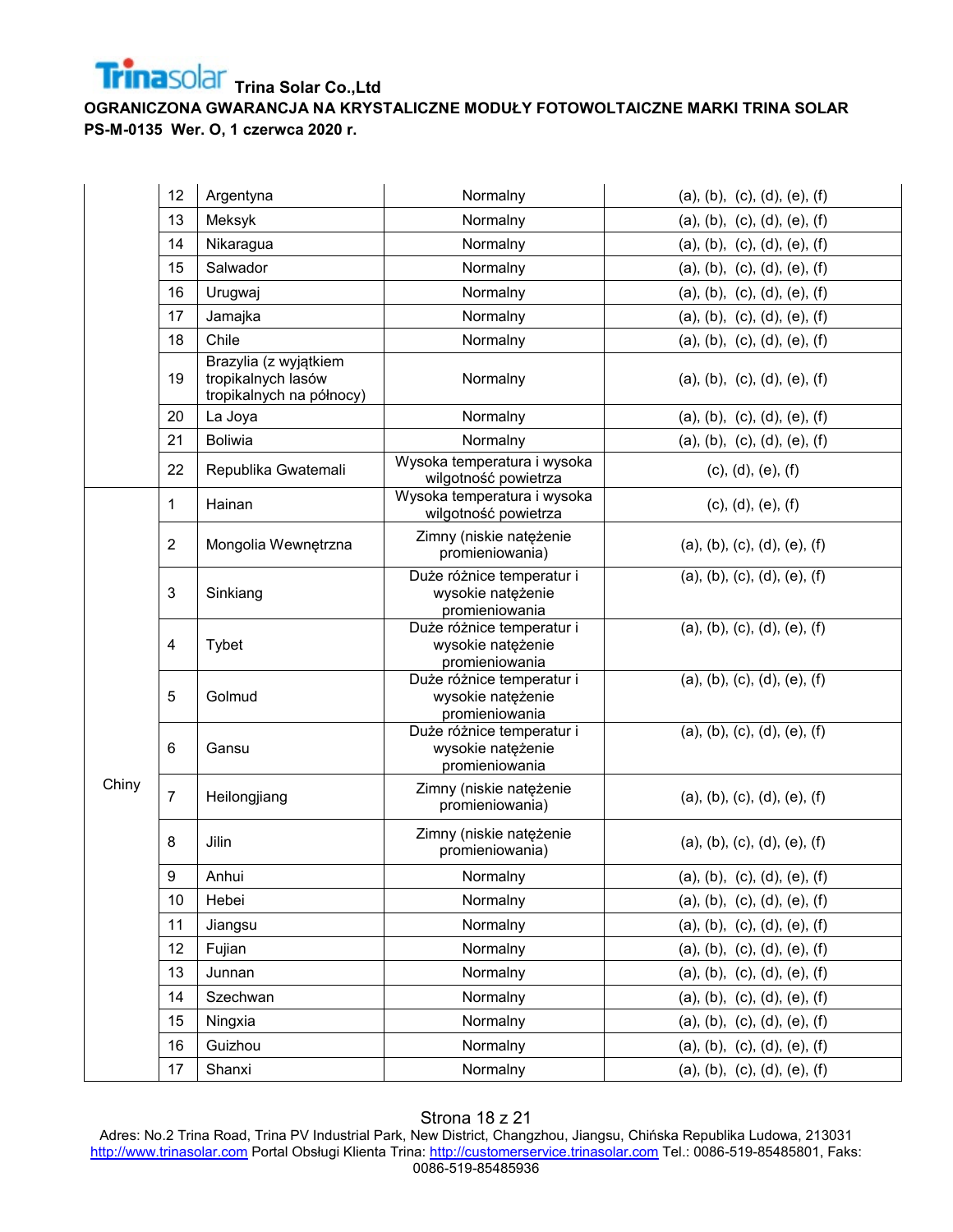

|            | 18             | Henan             | Normalny                                                         | (a), (b), (c), (d), (e), (f) |
|------------|----------------|-------------------|------------------------------------------------------------------|------------------------------|
|            | 19             | Hubei             | Normalny                                                         | (a), (b), (c), (d), (e), (f) |
|            | 20             | Hunan             | Normalny                                                         | (a), (b), (c), (d), (e), (f) |
|            | 21             | Guangdong         | Normalny                                                         | (a), (b), (c), (d), (e), (f) |
|            | 22             | Guangxi           | Normalny                                                         | (a), (b), (c), (d), (e), (f) |
|            | 23             | Liaoning          | Normalny                                                         | (a), (b), (c), (d), (e), (f) |
|            | 24             | Szanghaj          | Normalny                                                         | (a), (b), (c), (d), (e), (f) |
|            | 25             | Tianjin           | Normalny                                                         | (a), (b), (c), (d), (e), (f) |
|            | 26             | Jiangxi           | Normalny                                                         | (a), (b), (c), (d), (e), (f) |
|            | 27             | Shaanxi           | Normalny                                                         | (a), (b), (c), (d), (e), (f) |
|            | 28             | Shandong          | Normalny                                                         | (a), (b), (c), (d), (e), (f) |
|            | 29             | Chongqing         | Normalny                                                         | (a), (b), (c), (d), (e), (f) |
|            | 30             | Pekin             | Normalny                                                         | (a), (b), (c), (d), (e), (f) |
|            | 31             | Zhejiang          | Normalny                                                         | (a), (b), (c), (d), (e), (f) |
|            | 1              | Floryda           | Wysoka temperatura i wysoka<br>wilgotność powietrza              | (c), (d), (e), (f)           |
|            | $\overline{2}$ | Kalifornia        | Duże różnice temperatur i<br>wysokie natężenie<br>promieniowania | (a), (b), (c), (d), (e), (f) |
|            | $\mathbf 3$    | Arizona           | Duże różnice temperatur i<br>wysokie natężenie<br>promieniowania | (a), (b), (c), (d), (e), (f) |
|            | 4              | Teksas            | Duże różnice temperatur i<br>wysokie natężenie<br>promieniowania | (a), (b), (c), (d), (e), (f) |
|            | 5              | Alaska            | Zimny (niskie natężenie<br>promieniowania)                       | (a), (b), (c), (d), (e), (f) |
|            | 6              | Massachusetts     | Normalny                                                         | (a), (b), (c), (d), (e), (f) |
| <b>USA</b> | $\overline{7}$ | New Jersey        | Normalny                                                         | (a), (b), (c), (d), (e), (f) |
|            | 8              | Karolina Północna | Normalny                                                         | (a), (b), (c), (d), (e), (f) |
|            | 10             | Nowy Kanaan       | Normalny                                                         | (a), (b), (c), (d), (e), (f) |
|            | 11             | Nowy Jork         | Normalny                                                         | (a), (b), (c), (d), (e), (f) |
|            | 12             | Hawaje            | Wysoka temperatura i wysoka<br>wilgotność powietrza              | (c), (d), (e), (f)           |
|            | 13             | Montana           | Normalny                                                         | (a), (b), (c), (d), (e), (f) |
|            | 14             | Nebraska          | Normalny                                                         | (a), (b), (c), (d), (e), (f) |
|            | 15             | Nevada            | Normalny                                                         | (a), (b), (c), (d), (e), (f) |
|            | 16             | New Hampshire     | Normalny                                                         | (a), (b), (c), (d), (e), (f) |
|            | 17             | Nowy Meksyk       | Normalny                                                         | (a), (b), (c), (d), (e), (f) |
|            | 18             | Północna Dakota   | Normalny                                                         | (a), (b), (c), (d), (e), (f) |
|            | 19             | Ohio              | Normalny                                                         | (a), (b), (c), (d), (e), (f) |
|            |                |                   |                                                                  |                              |

## Strona 19 z 21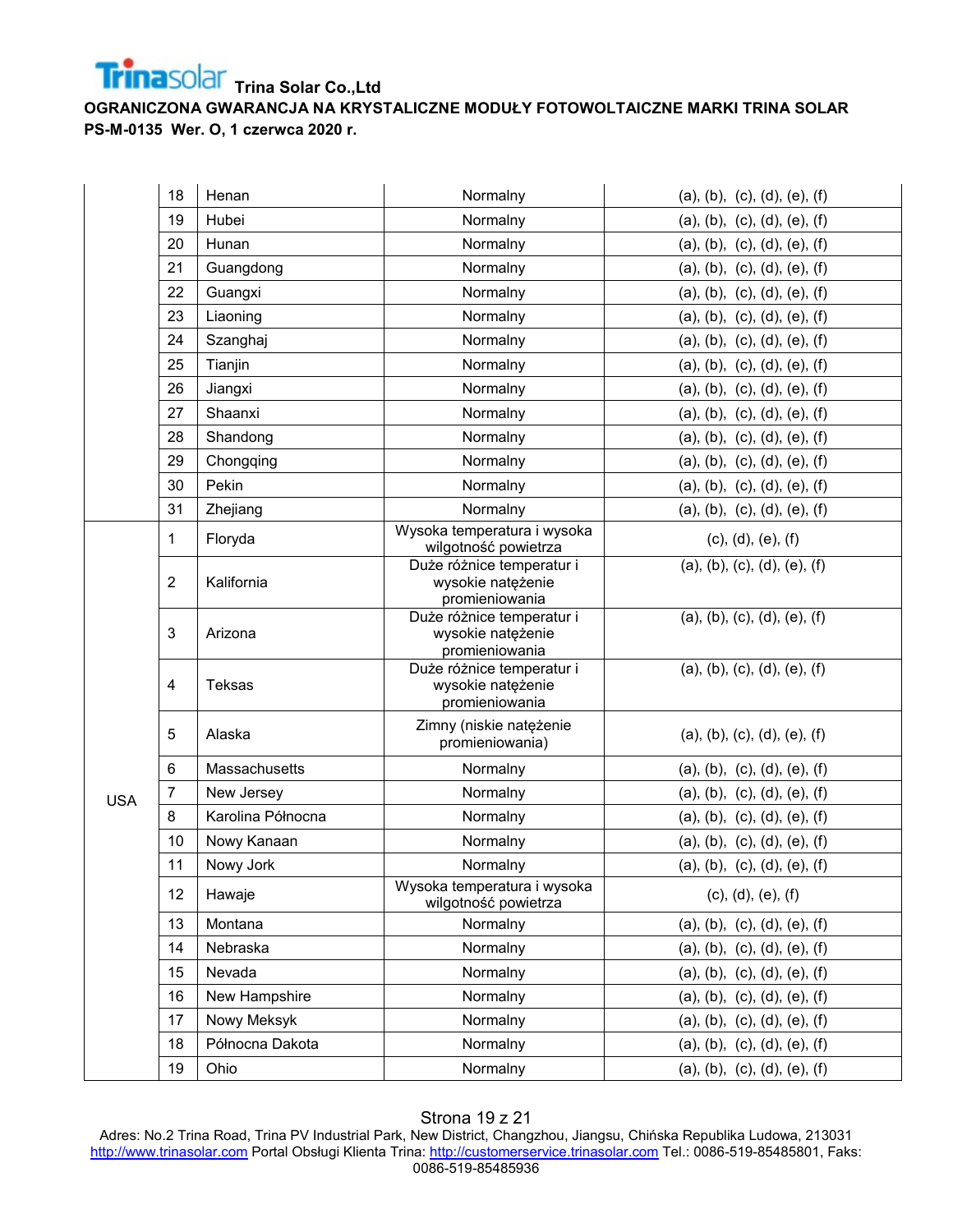

|         | 20           | Oklahoma           | Normalny                                   | (a), (b), (c), (d), (e), (f) |
|---------|--------------|--------------------|--------------------------------------------|------------------------------|
|         | 21           | Oregon             | Normalny                                   | (a), (b), (c), (d), (e), (f) |
|         | 22           | Pensylwania        | Normalny                                   | (a), (b), (c), (d), (e), (f) |
|         | 23           | Rhode Island       | Normalny                                   | (a), (b), (c), (d), (e), (f) |
|         | 24           | Południowa Dakota  | Normalny                                   | (a), (b), (c), (d), (e), (f) |
|         | 25           | Tennessee          | Normalny                                   | (a), (b), (c), (d), (e), (f) |
|         | 26           | Utah               | Normalny                                   | (a), (b), (c), (d), (e), (f) |
|         | 27           | Vermont            | Normalny                                   | (a), (b), (c), (d), (e), (f) |
|         | 28           | Virginia           | Normalny                                   | (a), (b), (c), (d), (e), (f) |
|         | 29           | Waszyngton         | Normalny                                   | (a), (b), (c), (d), (e), (f) |
|         | 30           | Wirginia Zachodnia | Normalny                                   | (a), (b), (c), (d), (e), (f) |
|         | 31           | Wisconsin          | Normalny                                   | (a), (b), (c), (d), (e), (f) |
|         | 32           | Wyoming            | Normalny                                   | (a), (b), (c), (d), (e), (f) |
|         | 33           | Alabama            | Normalny                                   | (a), (b), (c), (d), (e), (f) |
|         | 34           | Arkansas           | Normalny                                   | (a), (b), (c), (d), (e), (f) |
|         | 35           | Colorado           | Normalny                                   | (a), (b), (c), (d), (e), (f) |
|         | 36           | Connecticut        | Normalny                                   | (a), (b), (c), (d), (e), (f) |
|         | 37           | Delaware           | Normalny                                   | (a), (b), (c), (d), (e), (f) |
|         | 38           | Stan Georgia       | Normalny                                   | (a), (b), (c), (d), (e), (f) |
|         | 39           | Idaho              | Normalny                                   | (a), (b), (c), (d), (e), (f) |
|         | 40           | Illinois           | Normalny                                   | (a), (b), (c), (d), (e), (f) |
|         | 41           | Indiana            | Normalny                                   | (a), (b), (c), (d), (e), (f) |
|         | 42           | lowa               | Normalny                                   | (a), (b), (c), (d), (e), (f) |
|         | 43           | Kansas             | Normalny                                   | (a), (b), (c), (d), (e), (f) |
|         | 44           | Kentucky           | Normalny                                   | (a), (b), (c), (d), (e), (f) |
|         | 45           | Luizjana           | Normalny                                   | (a), (b), (c), (d), (e), (f) |
|         | 46           | Maine              | Normalny                                   | (a), (b), (c), (d), (e), (f) |
|         | 47           | Maryland           | Normalny                                   | (a), (b), (c), (d), (e), (f) |
|         | 48           | Michigan           | Normalny                                   | (a), (b), (c), (d), (e), (f) |
|         | 49           | Minnesota          | Normalny                                   | (a), (b), (c), (d), (e), (f) |
|         | 50           | Missisipi          | Normalny                                   | (a), (b), (c), (d), (e), (f) |
|         | 51           | Missouri           | Normalny                                   | (a), (b), (c), (d), (e), (f) |
| Kanada  | $\mathbf{1}$ | Kanada             | Zimny (niskie natężenie<br>promieniowania) | (a), (b), (c), (d), (e), (f) |
| Rosja   | $\mathbf{1}$ | Rosja              | Zimny (niskie natężenie<br>promieniowania) | (a), (b), (c), (d), (e), (f) |
| Armenia | $\mathbf{1}$ | Erewan             | Normalny                                   | (a), (b), (c), (d), (e), (f) |

# Strona 20 z 21